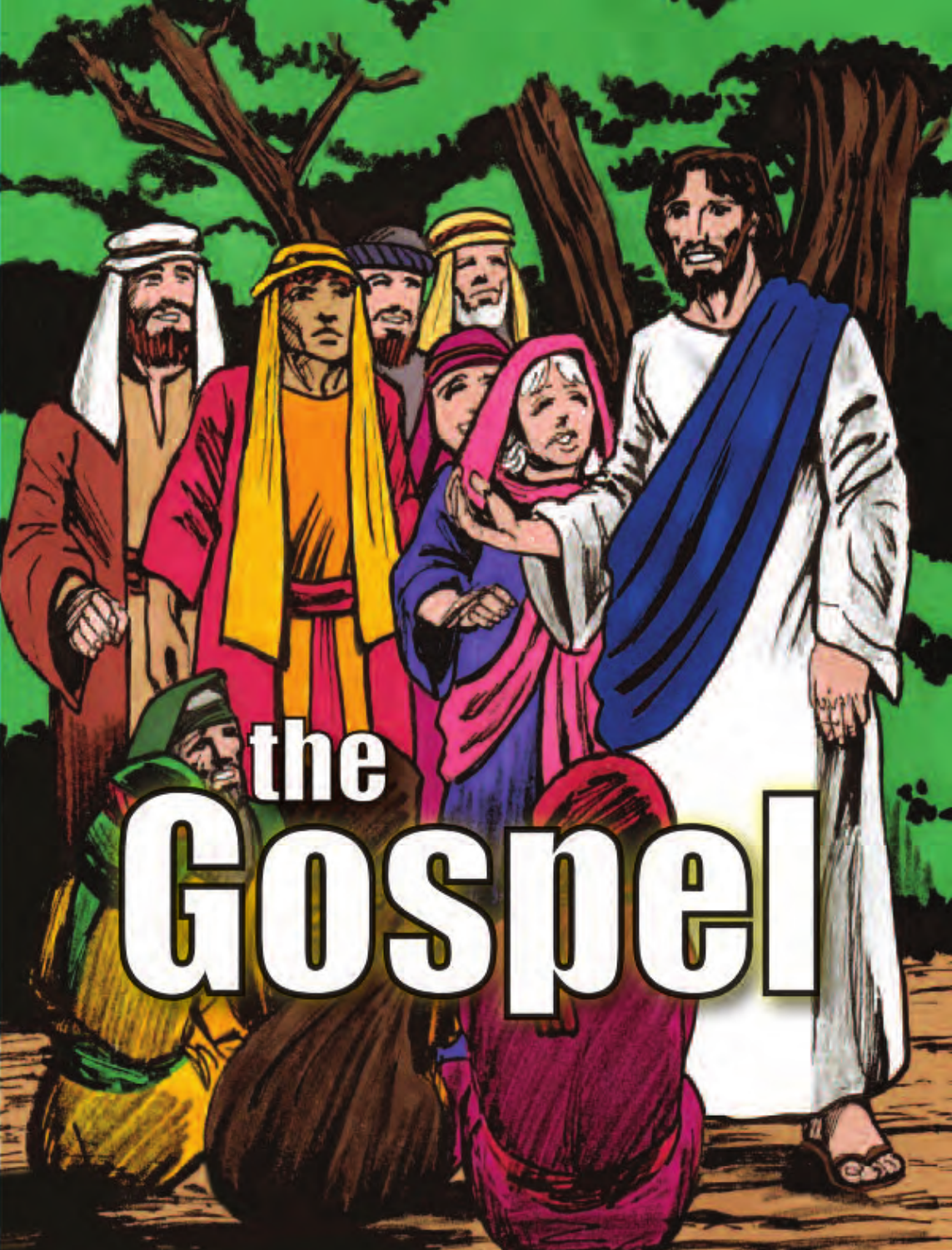## **the** Gosnel

Written and Illustrated by Eric Jansen Colors by Wendy Hayes Graphic Design by Christine Cheng Foursquare Missions Press © 2005, 2013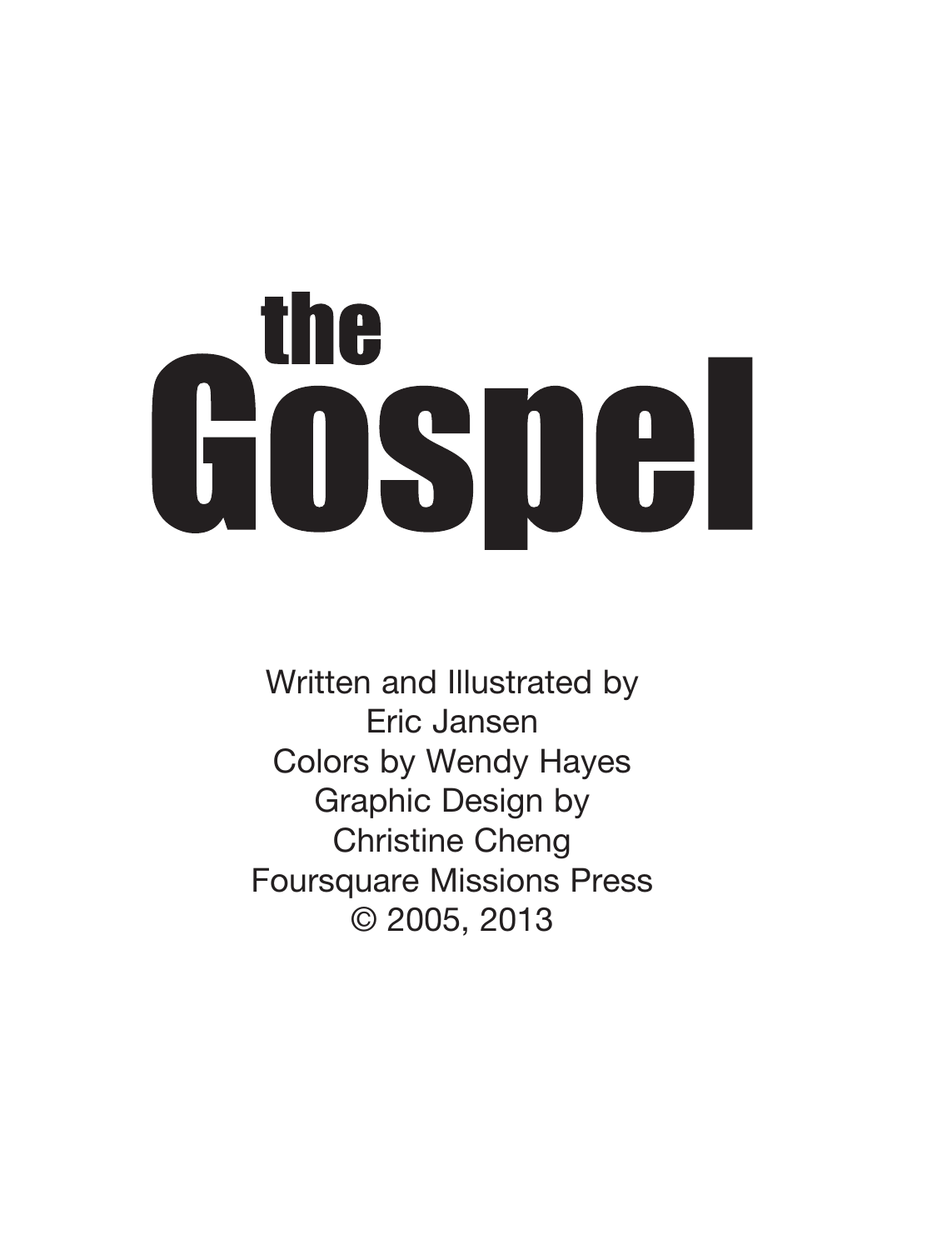

Once…there was nothing. Then God created the Heavens and the Earth. —GENESIS 1:1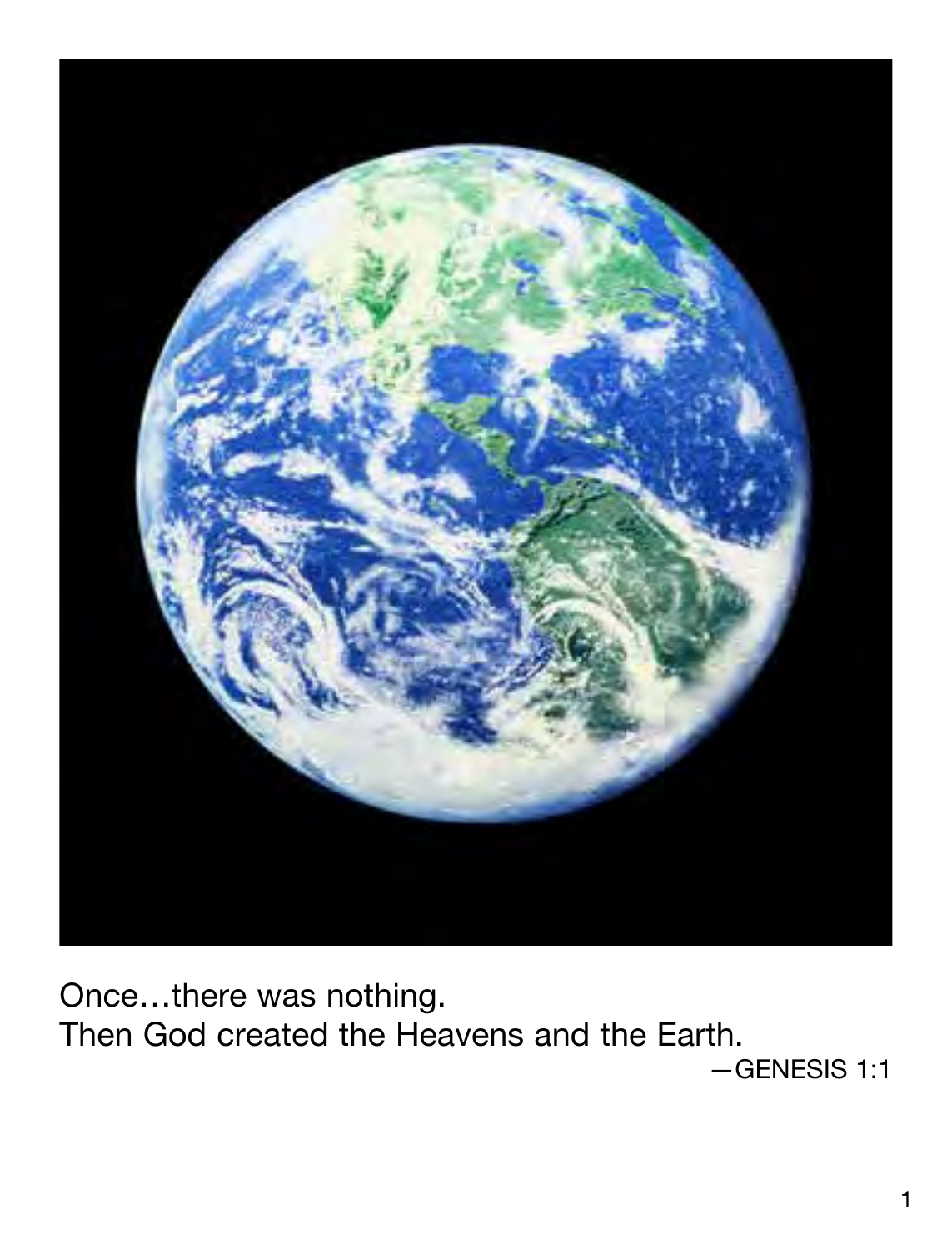

On His Earth, God placed plants and animals, birds of the air and fish of the sea. And He created the first man and woman—Adam and Eve. They were in His Garden of Eden, and everything was perfect.

—GENESIS 1:11-31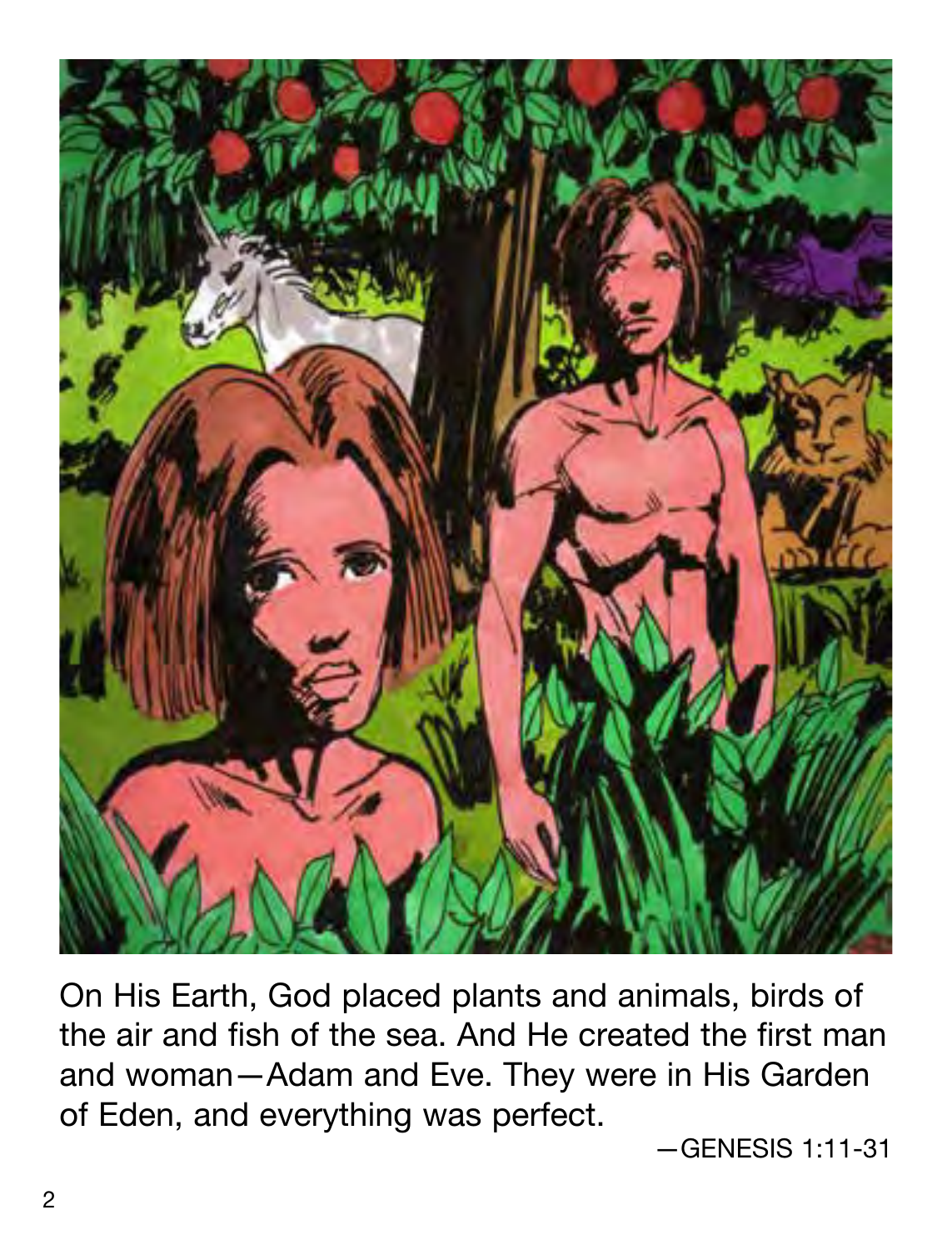

In Heaven, there was a rebellion. Satan and those angels that rebelled with him were thrown out. —ISAIAH 14:12-17, JUDE 6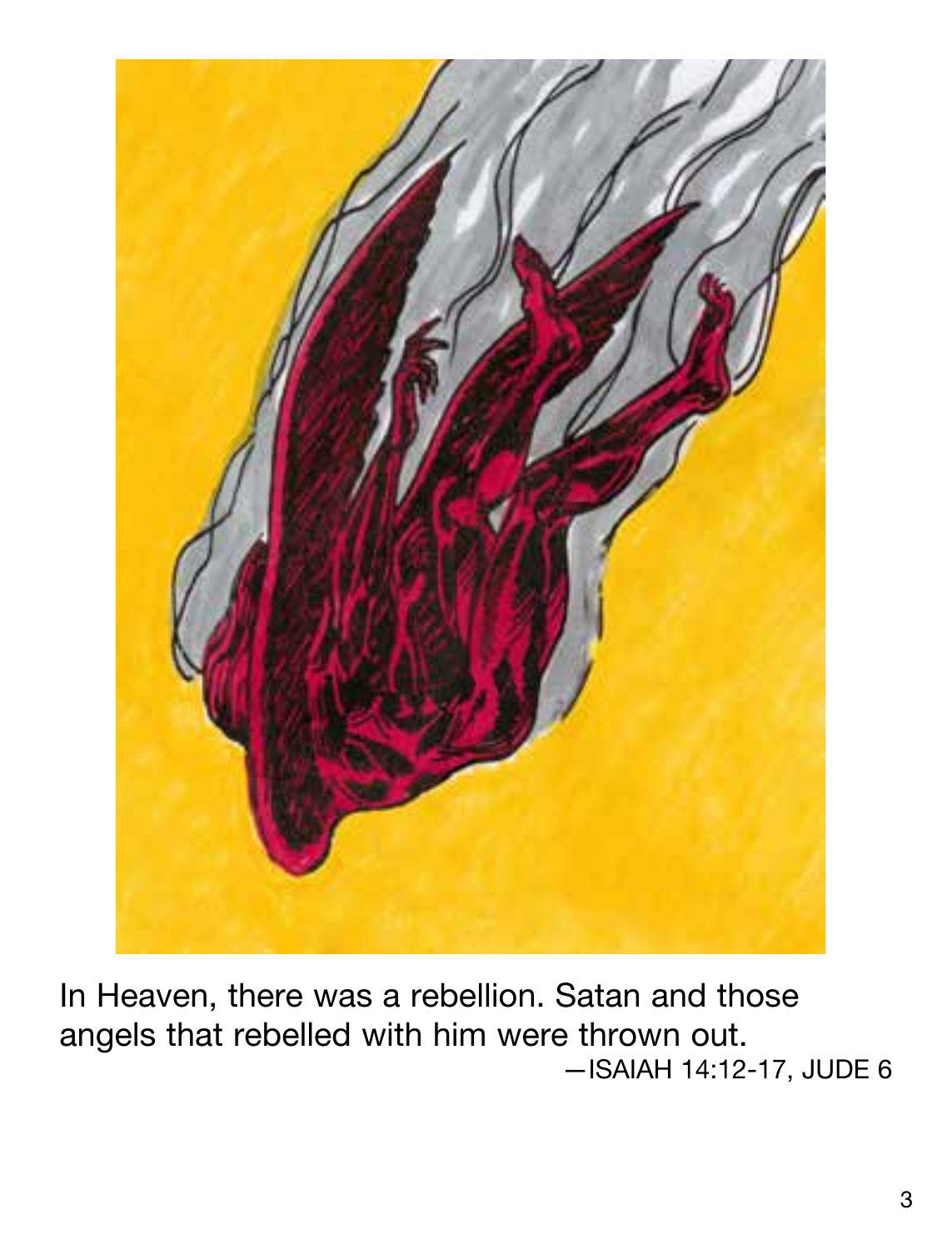Through the Serpent, Satan tricked Adam and Eve into doing the one thing God told them not to do—eat the fruit of the Tree of the Knowledge of Good and Evil. Now, they too were thrown out of their perfect home. And now they would eventually die.

—GENESIS 3:1-24, REVELATION 20:2

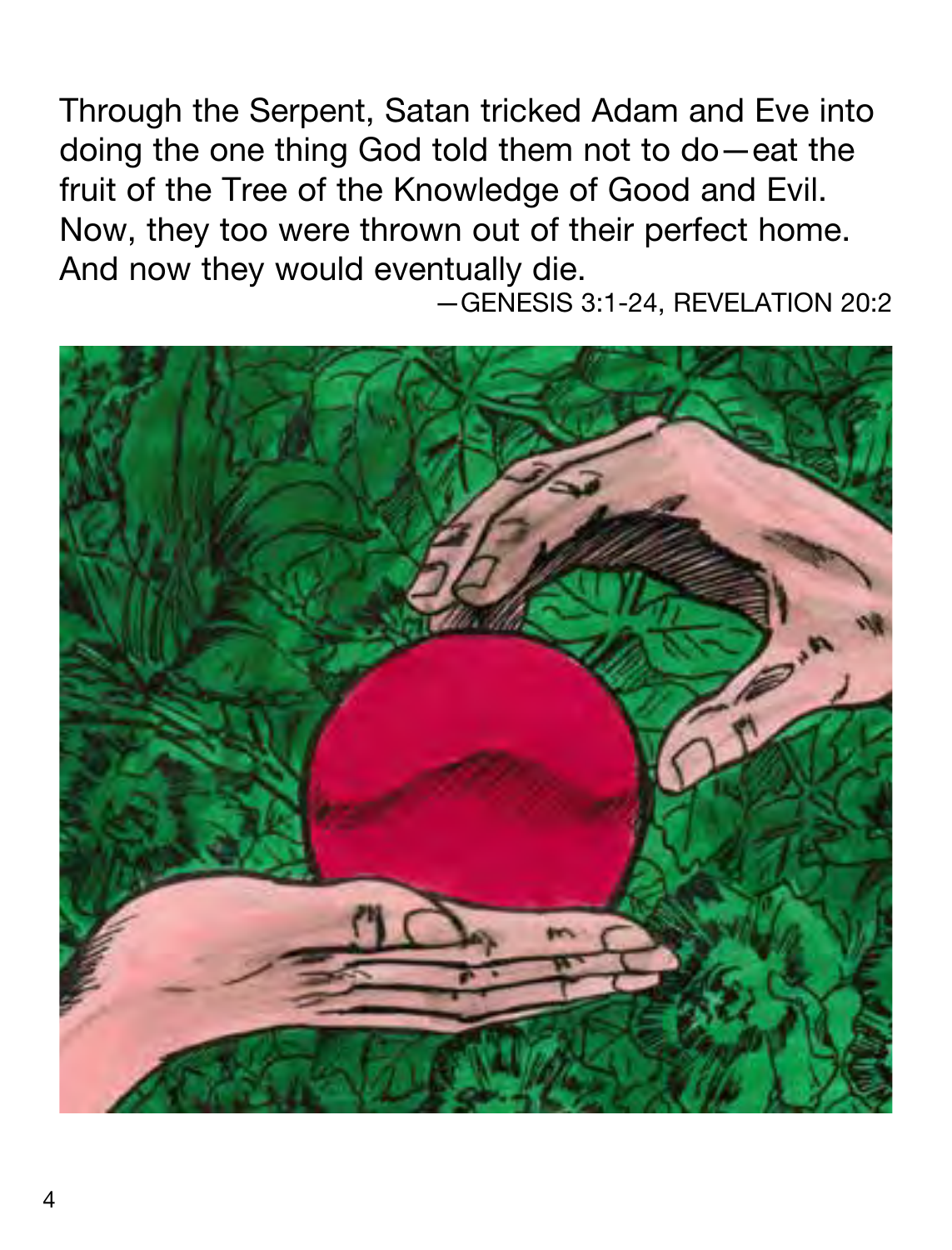

As the centuries passed, Adam and Eve had many children, and their children had children, and so on, until the Earth was filled with people. But evil also filled the world until no one but Noah was deemed worthy enough to be spared. God told Noah to build an Ark that would survive the Flood that He was going to send. Noah obeyed God and was spared, and with him his family and two of every kind of animal alive at the time.  $-$ GENESIS 4:1-8:22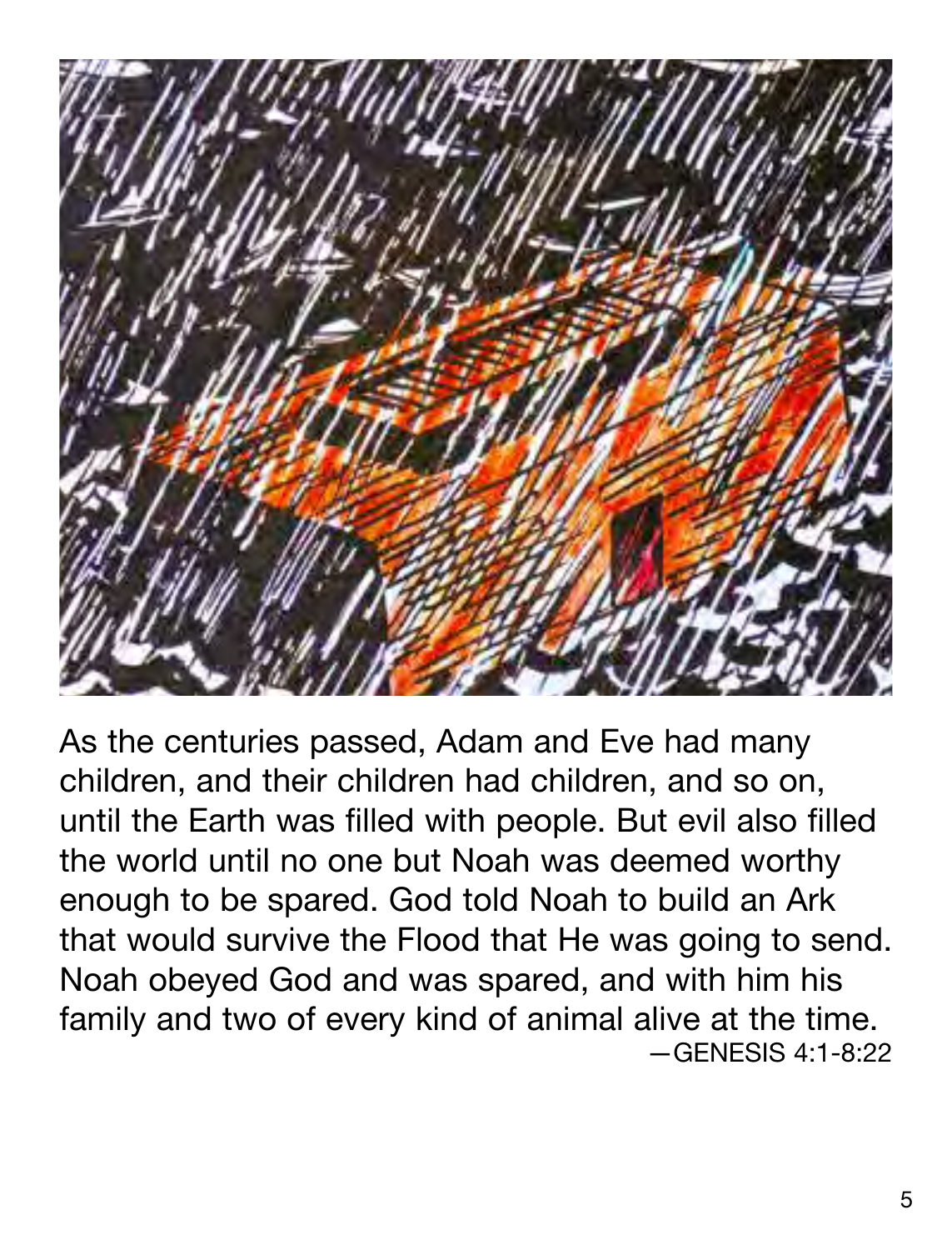

After the Flood, people once again started to fill the Earth, and once again began to forget God. But there came a man named Abraham, who was called "God's friend." God promised that through him a great blessing would come to all the earth—the Savior would be born to his line. God spared Abraham's son Isaac, wrestled with Isaac's son Jacob (who was renamed "Israel"), and gave Jacob's son Joseph a position of great power in Egypt. —GENESIS 9:1-50:26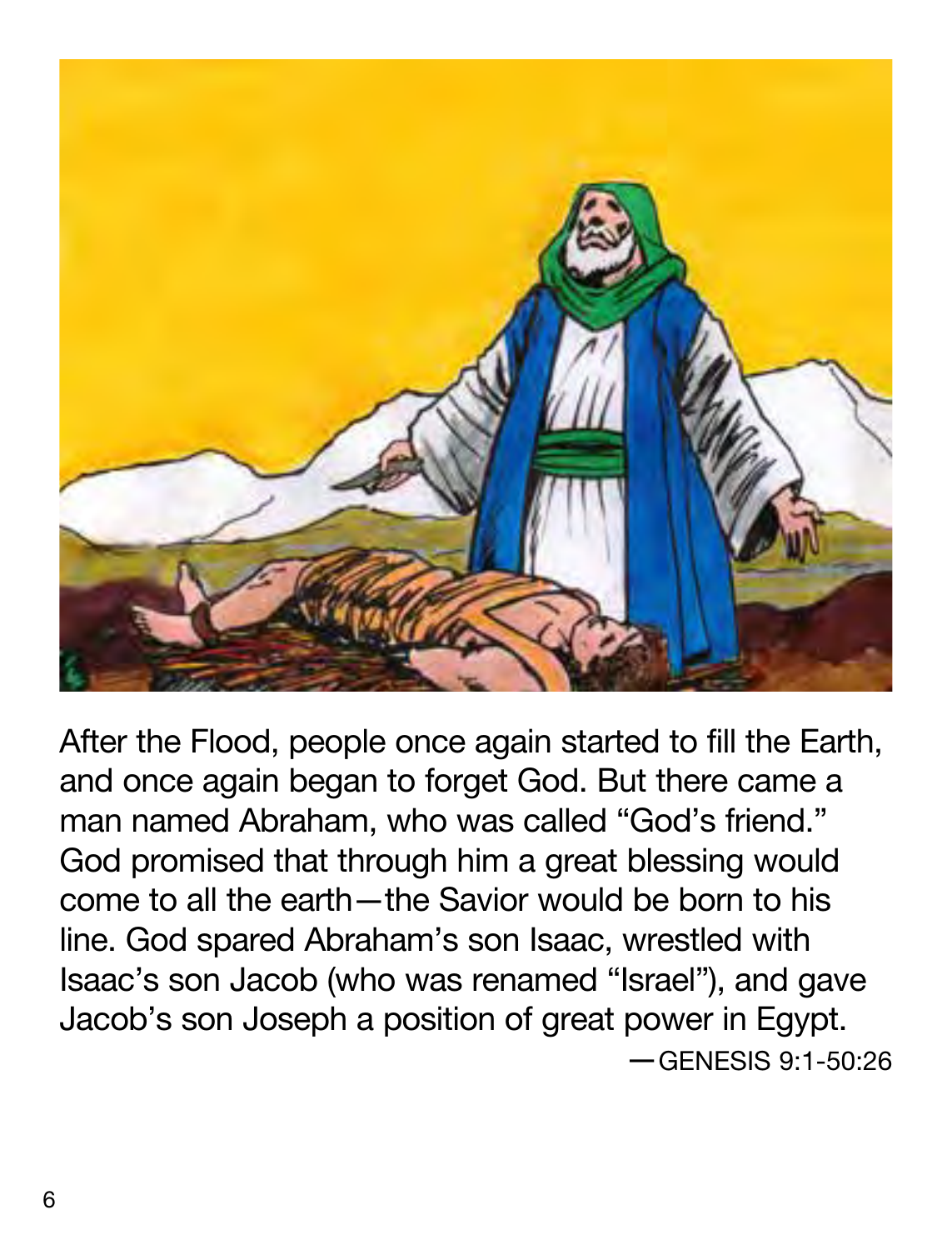

When the Israelites became numerous in Egypt, Pharaoh put them in captivity. But God raised up Moses to lead them to freedom. Through Moses, God gave His Law so that He would not be forgotten again. Through the Ten Commandments, God showed them how to live right. But, because He knew that they would not be able to perfectly keep His Law, God allowed them to make sacrifices—sacrifices that would end 2,000 years later, with the sacrifice of God's own Son, Jesus.

—EXODUS-DEUTERONOMY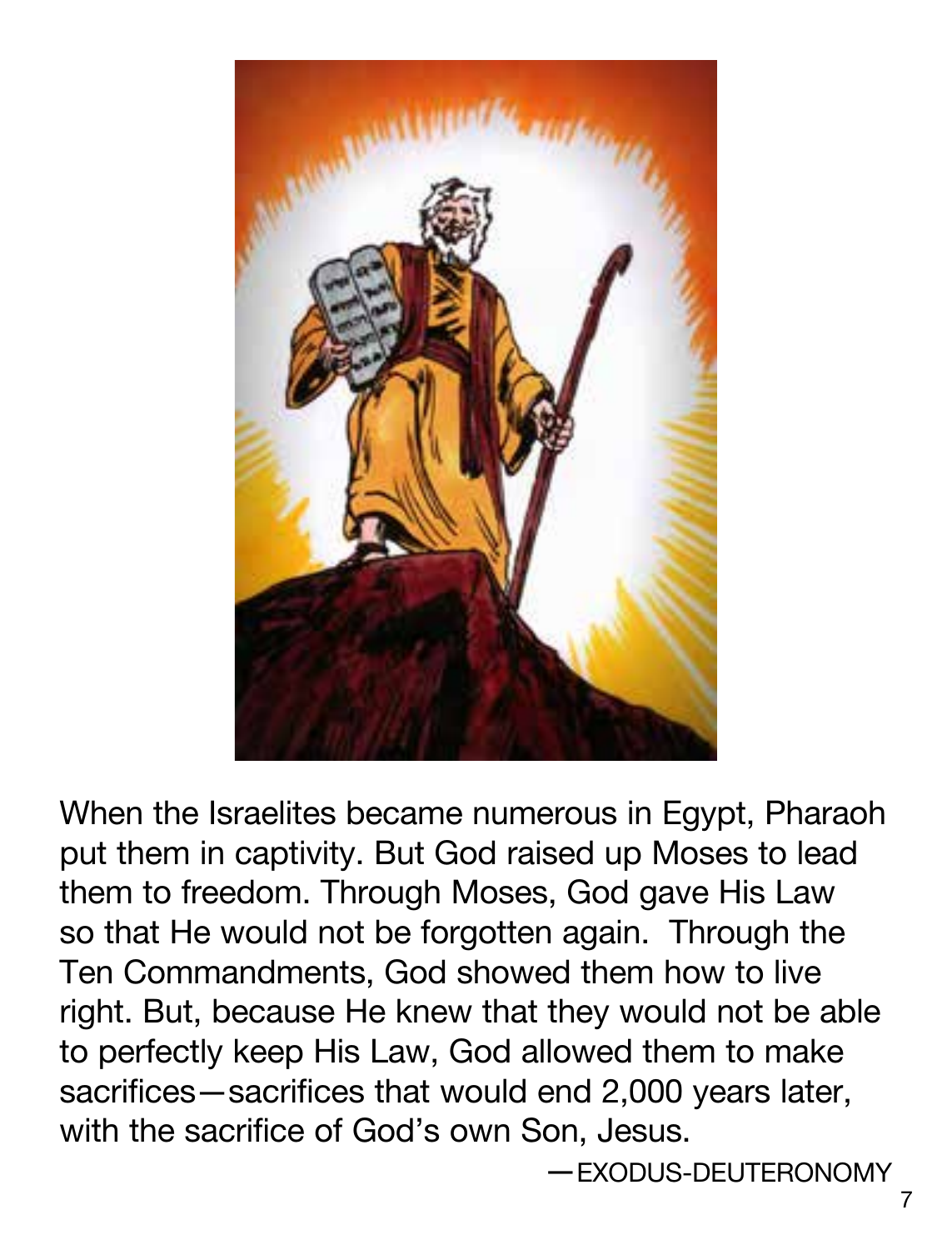

Joshua the warrior took over after Moses died and led the Israelites into the land God promised to them. —JOSHUA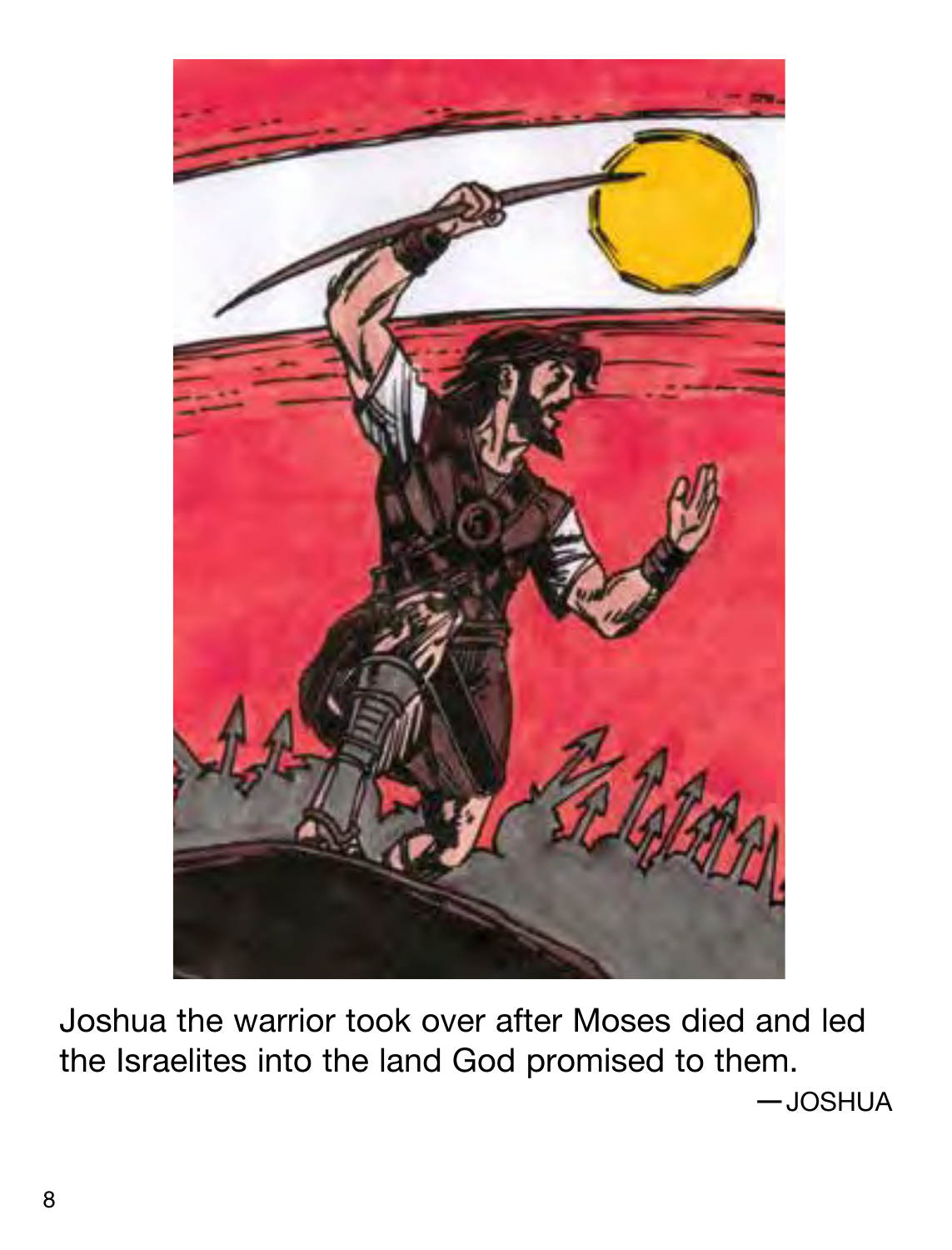

Through leaders like him and Judges like Samson and Gideon, the people conquered the land and God created a new nation—one that would remember Him. —JUDGES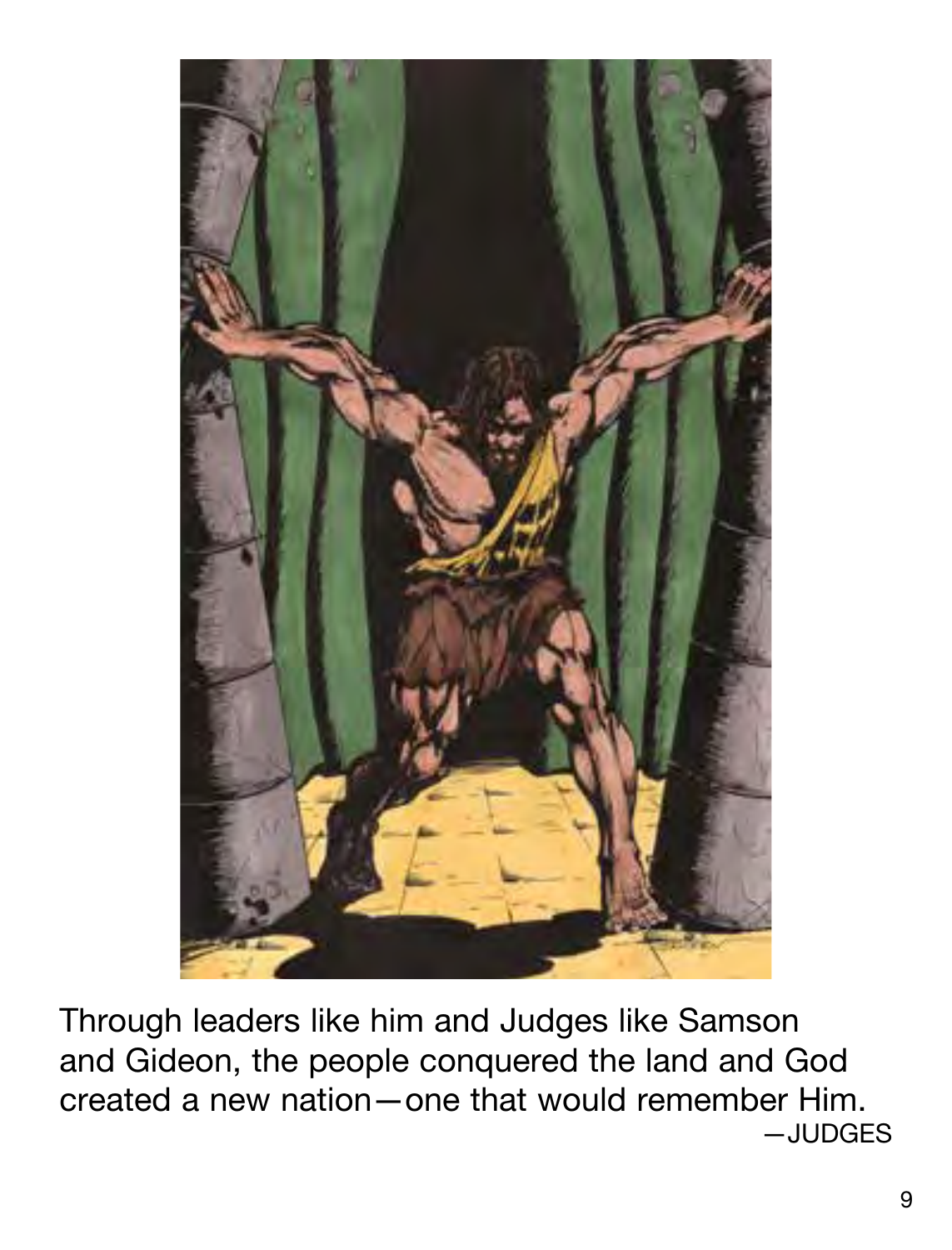

The people called for a king to rule them, and Saul was chosen. But it was David who killed Goliath and who was a man after God's own heart. The royal line of Israel would be established through his family, starting with his son, the wise king Solomon.

—RUTH, THE SONG OF SOLOMON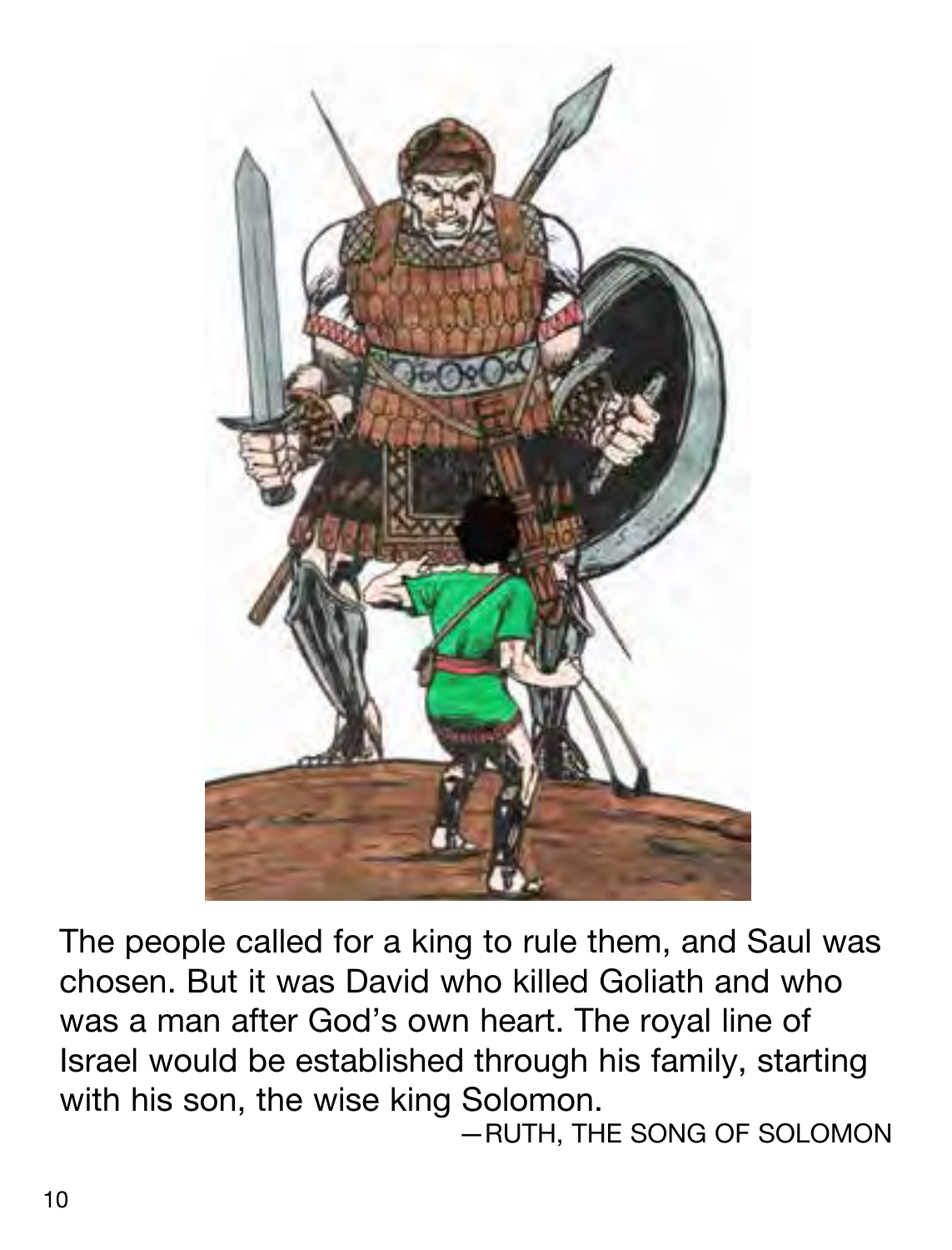Alongside these rulers, God also sent prophets like Elijah and Samuel, Isaiah and Daniel, and many others to guide them and the people. He gave these prophets special words of history, wisdom and prophecy that showed them God's will, and also showed them that the Savior was coming.

—1 SAMUEL-MALACHI



The Savior would rescue mankind from the results of Adam and Eve's disobedience—evil, illness, death and condemnation—and restore the holy bond between God and Man. He could do this because He *was* God and Man. —ISAIAH 9:6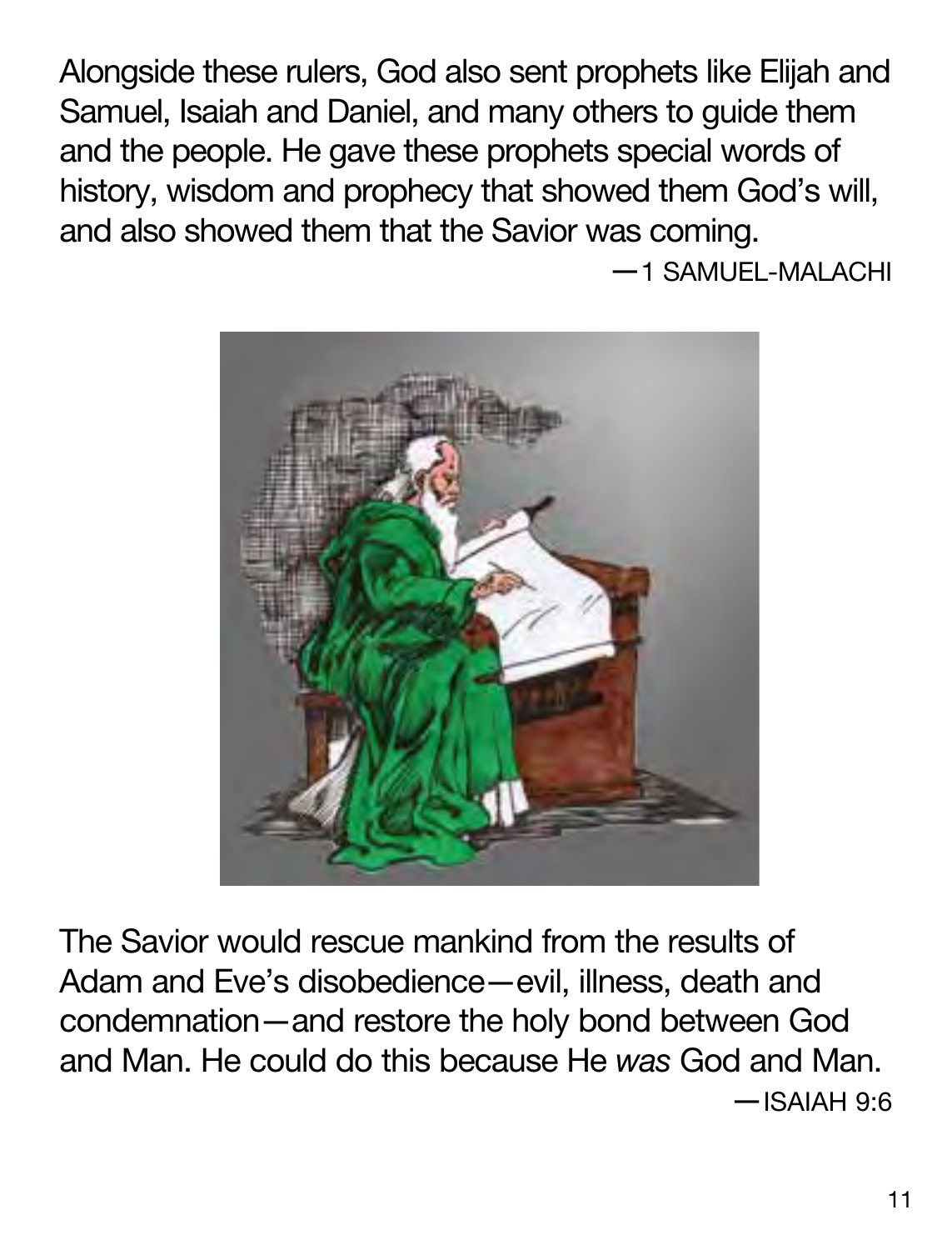

In accordance with the prophecies, a virgin girl gave birth to the Son of God…God in the flesh. He was given the name "Jesus," which means "I am the Savior." —ISAIAH 7:14, ZECHARIAH 6:12, LUKE 1:31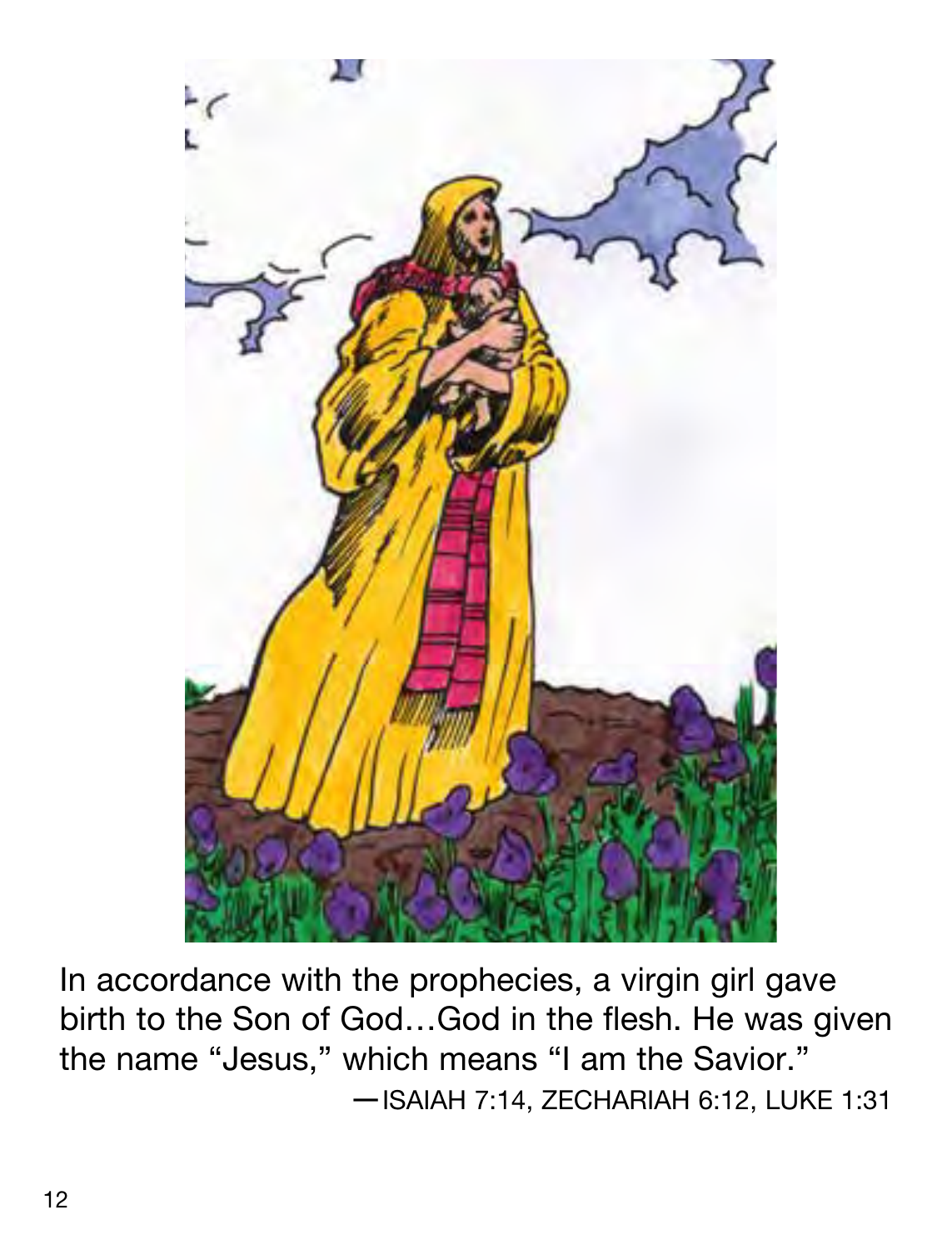

Though the ruler at the time tried to have Him killed, the child grew up strong and wise. He became a carpenter, and He lived a blameless life.

—MATTHEW 2:1-23, LUKE 2:40-52

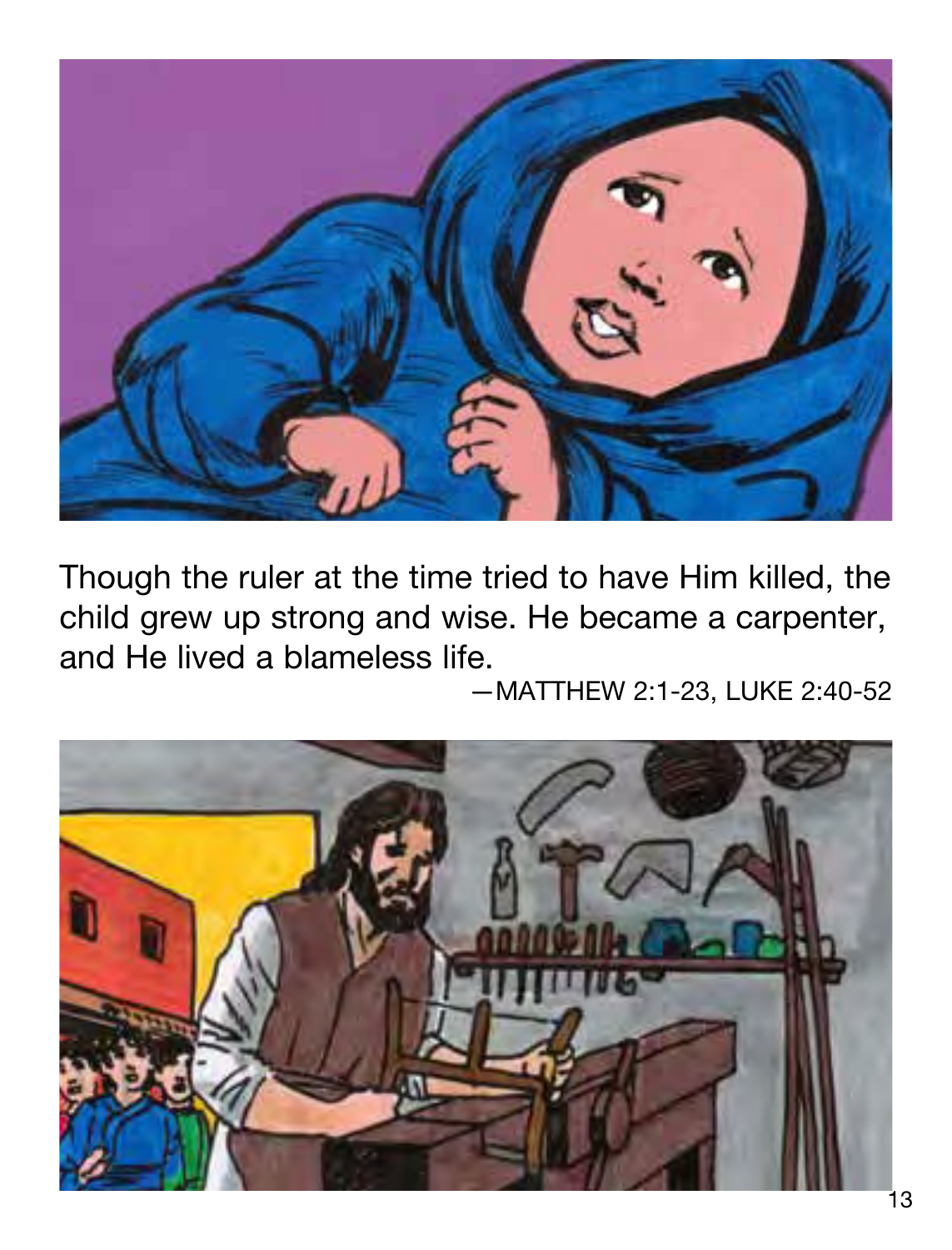



When the time was right, John the Baptist, a godly man sent by God, announced that Jesus was the Savior! As Jesus was baptized in water, the Holy Spirit—God the Spirit—came upon Him and Jesus immediately went into the desert for forty days, where Satan the Enemy tried to tempt Him to give up His mission, but failed.<br>-MARK 1:1-13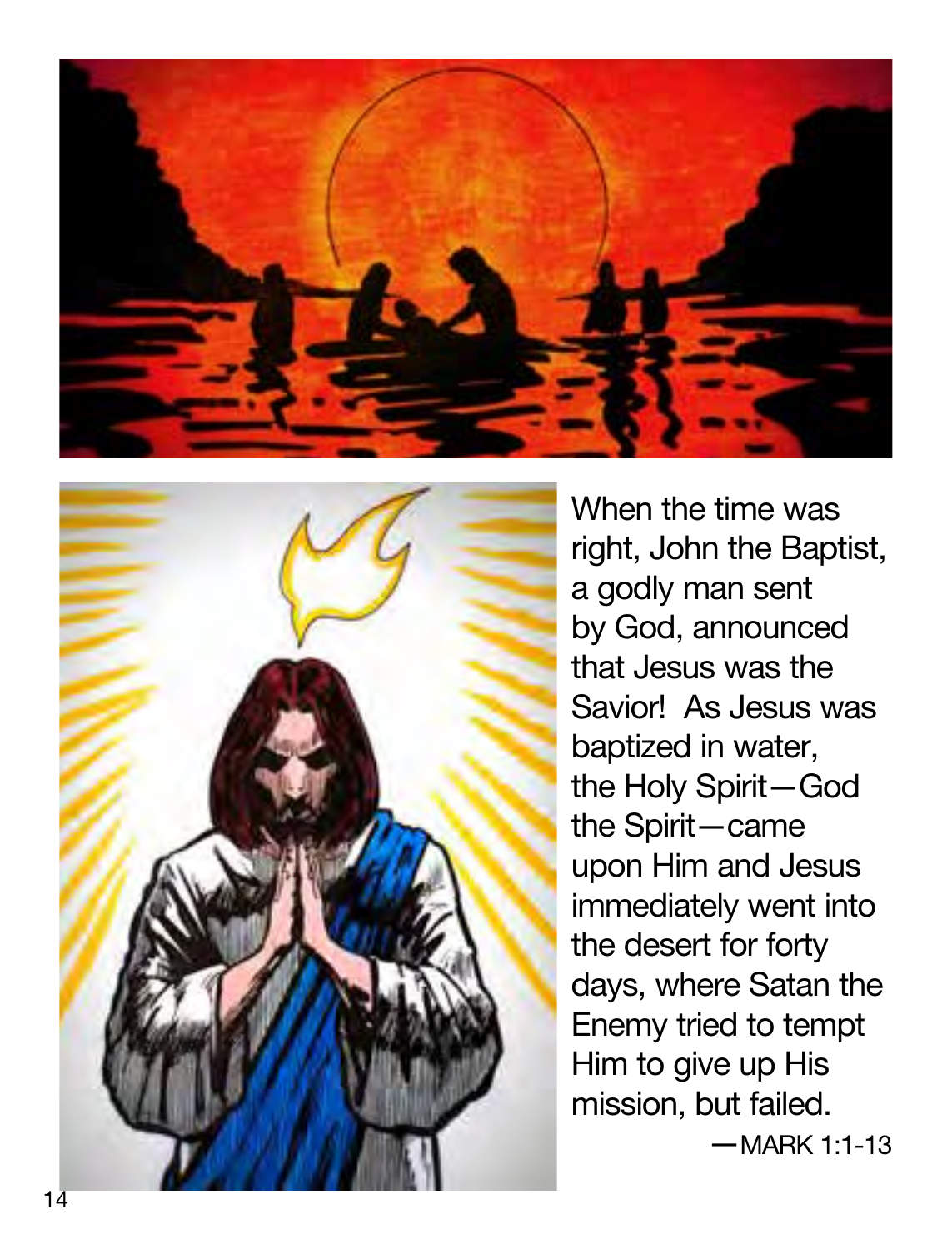

Beginning the ministry that would continue for the next three years, Jesus called twelve Disciples and taught the crowds the true meaning of following God. —LUKE 6:12-49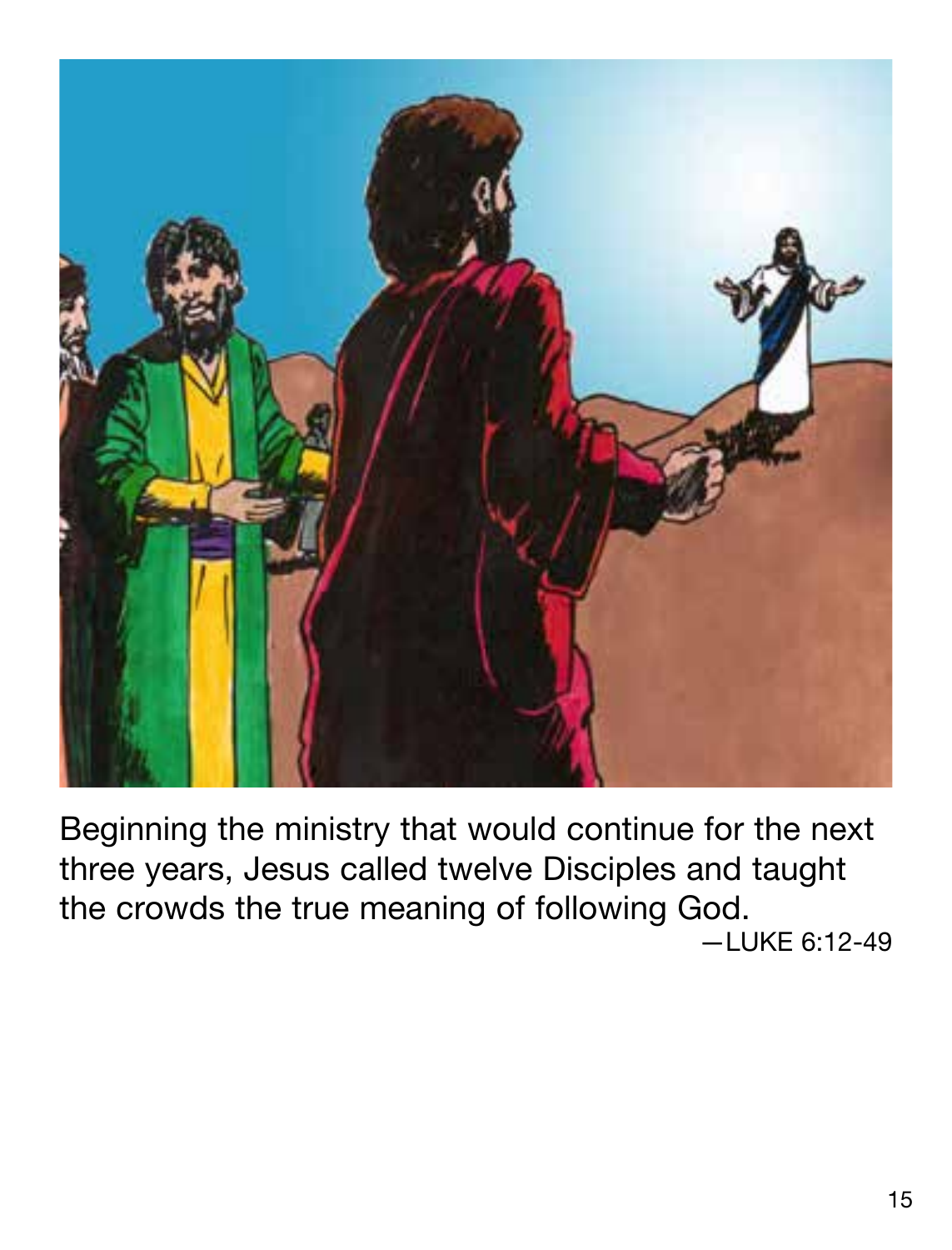

As His ministry continued, Jesus healed all manner of disease and cast out demons.

—MATTHEW 7-9, MARK 1-3, LUKE 7-8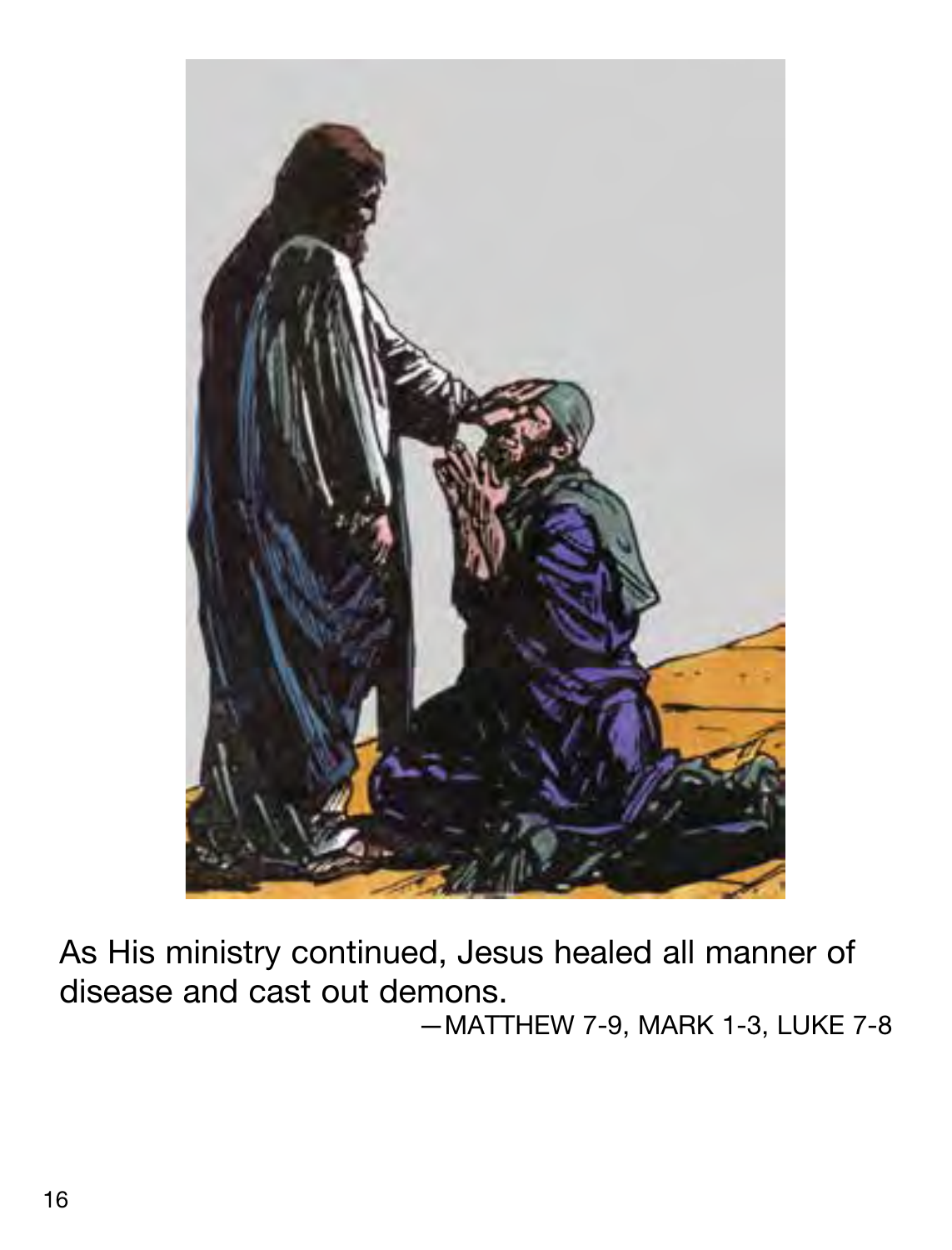

He even raised the dead! Besides reviving a ruler's daughter and a widow's son who had both recently died, Jesus also brought back to life Mary and Martha's brother Lazarus who had been dead for four days! —MARK 5:21-43, LUKE 7:11-17, JOHN 11:1-45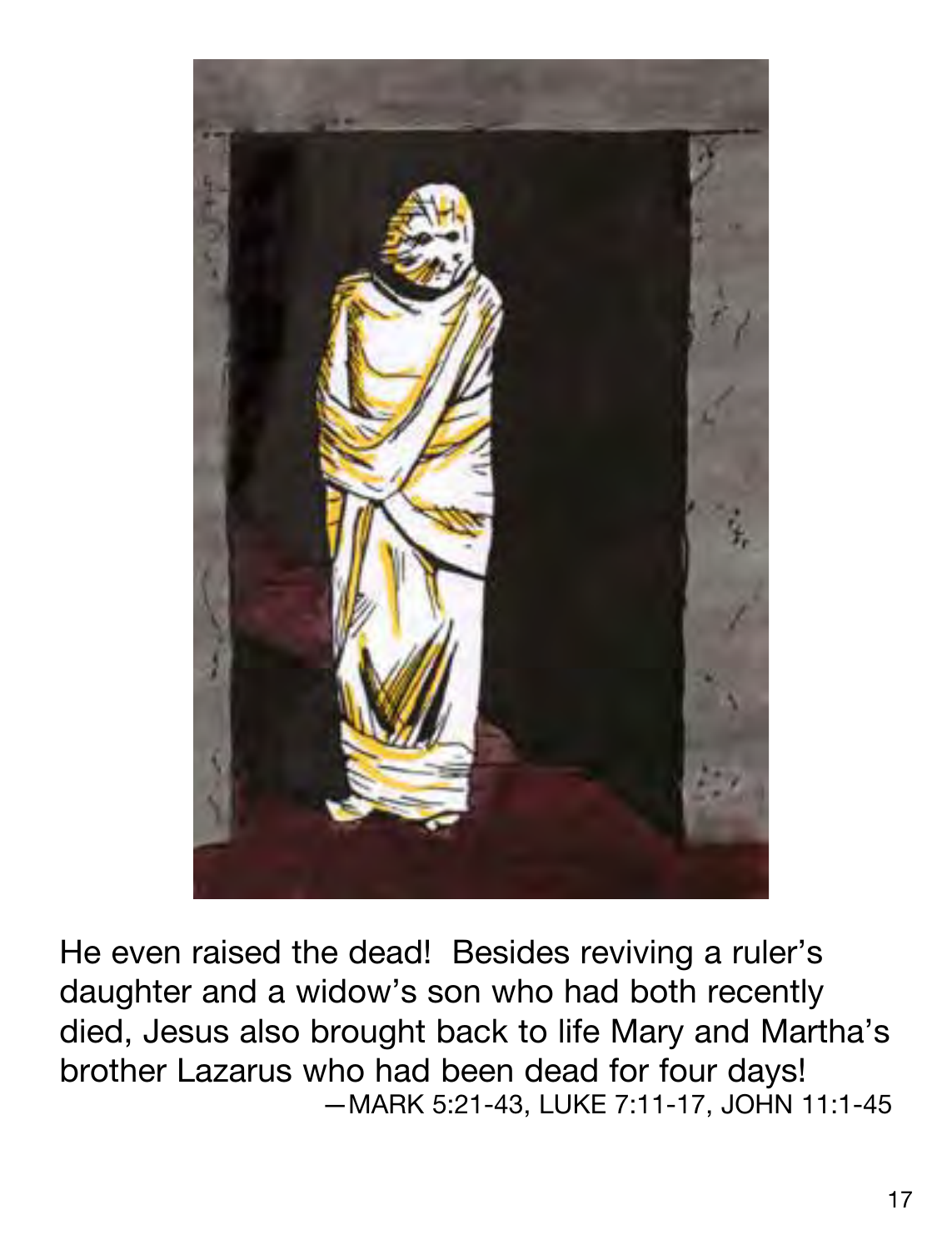

When He heard that John the Baptist (who had always gone before Him) had been killed, Jesus withdrew from the crowds...but they followed Him. That day, He fed 5,000 people with only five loaves of bread and two fish. —MATTHEW 14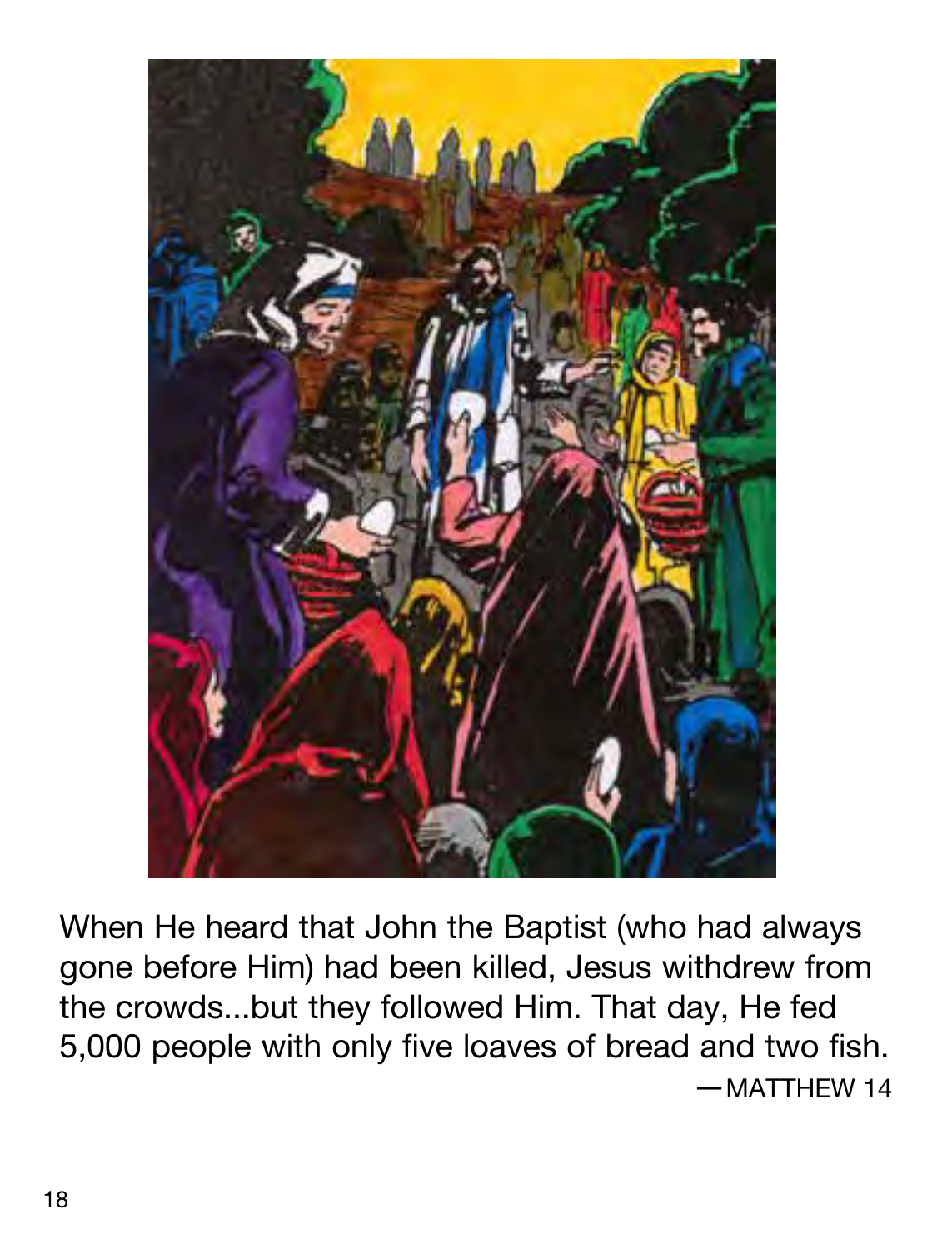

During the night, to meet His Disciples in their boat on the Sea of Galilee, Jesus walked on water. On the other side, He told those who had gathered that He Himself was the Bread of Life.

—JOHN 6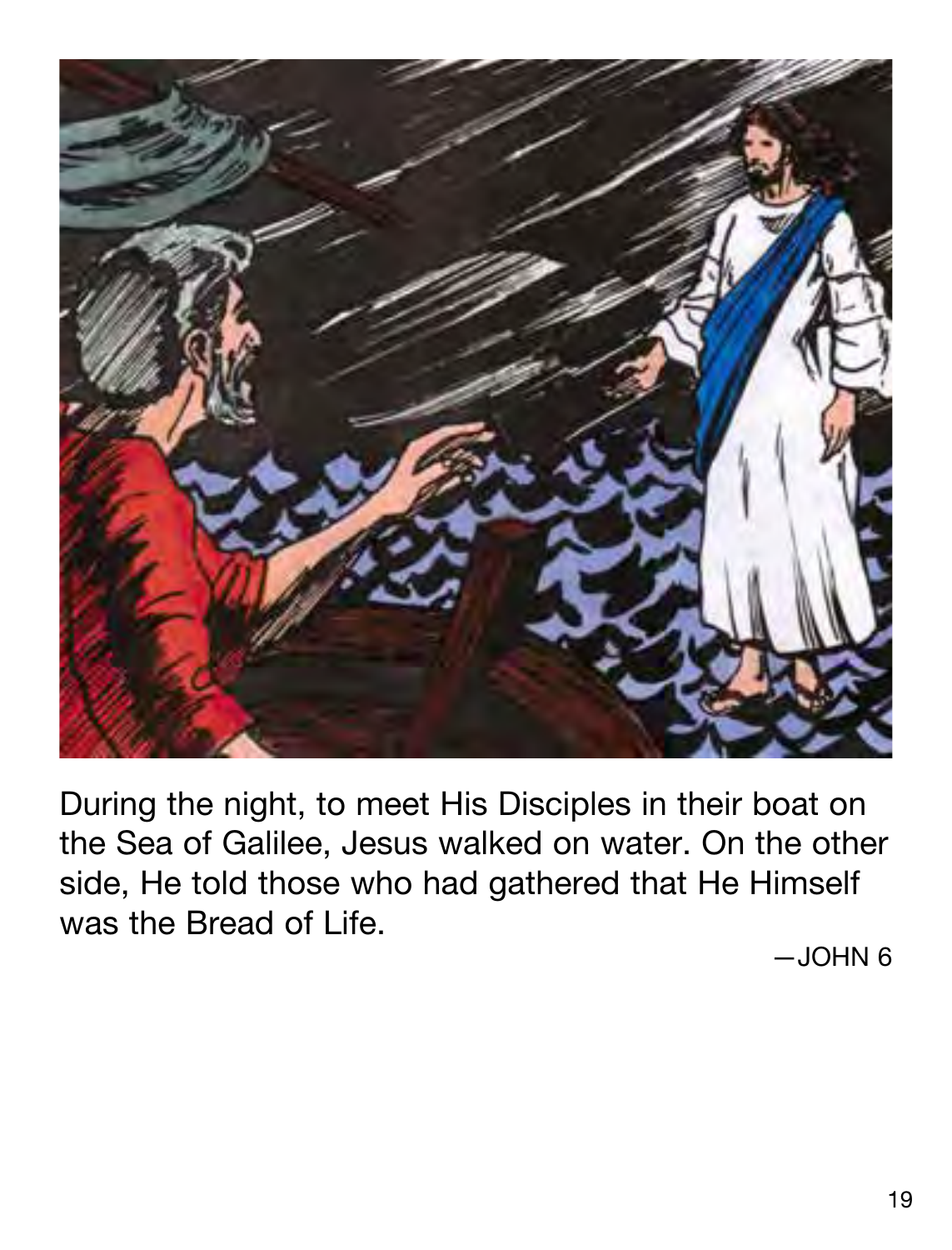

After one last supper with His Disciples, Jesus led them to the Garden of Gethsemane, where He left them to pray alone. He prayed for them, for the world, and for Himself. —JOHN 13-17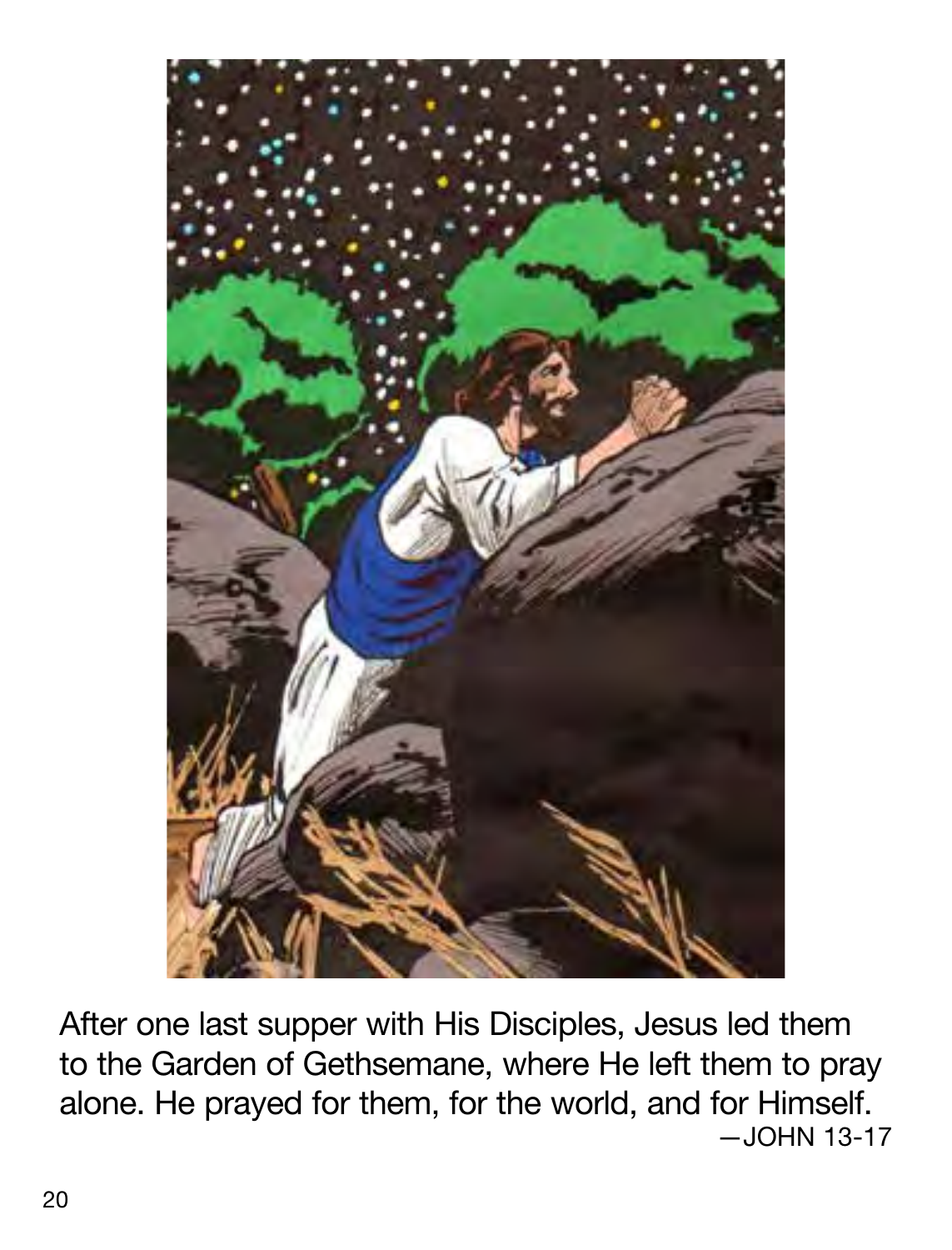

And then Jesus was betrayed by his Disciple Judas, who led Jesus' enemies to the Garden where they arrested Him.

—JOHN 18:1-11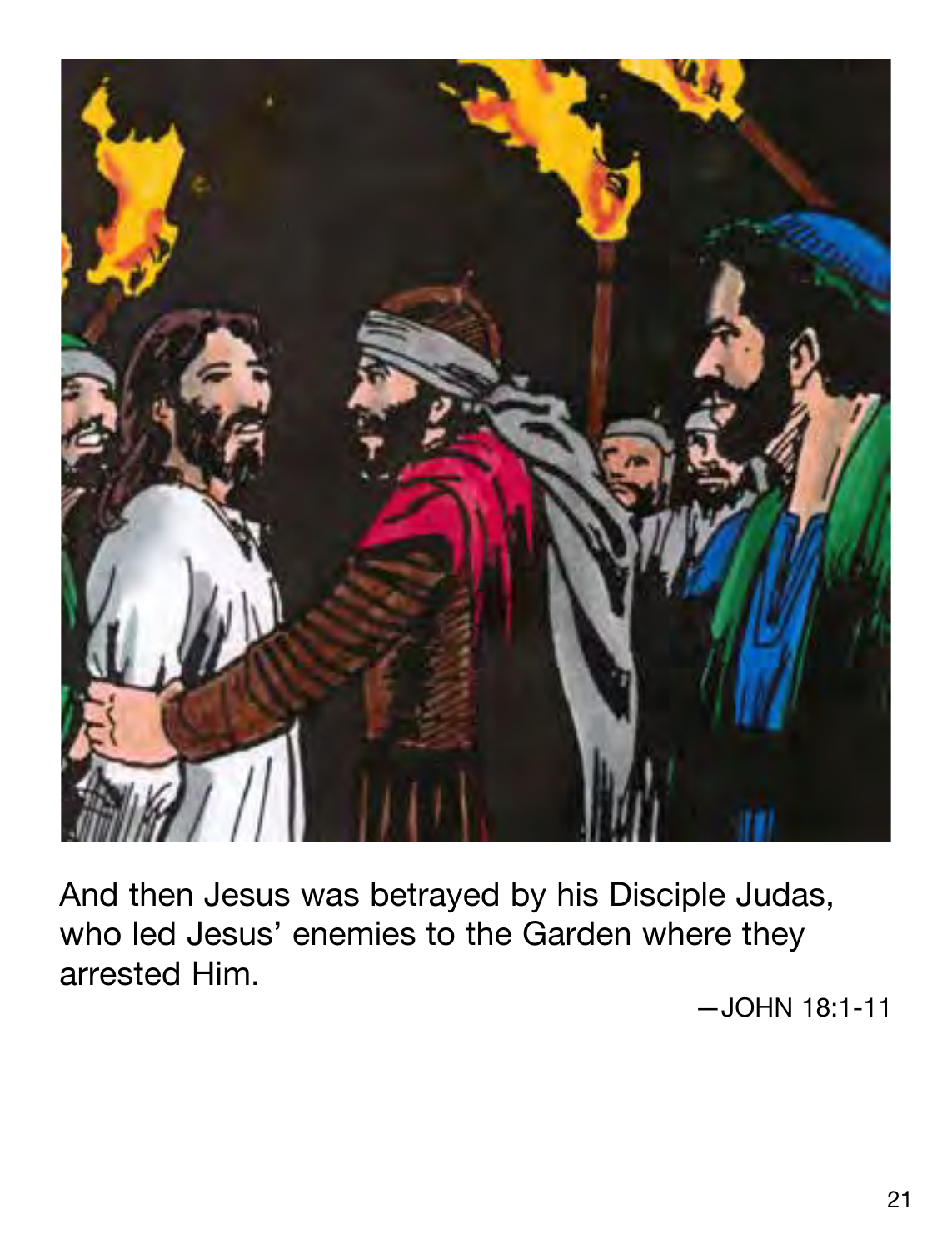

They took Jesus to court in the dark of the night where they tried Him and many testified against Him, through lies and twisting the truth. They accused him of *claiming* to be the Messiah and they found Him guilty.  $-$ JOHN 18:12-27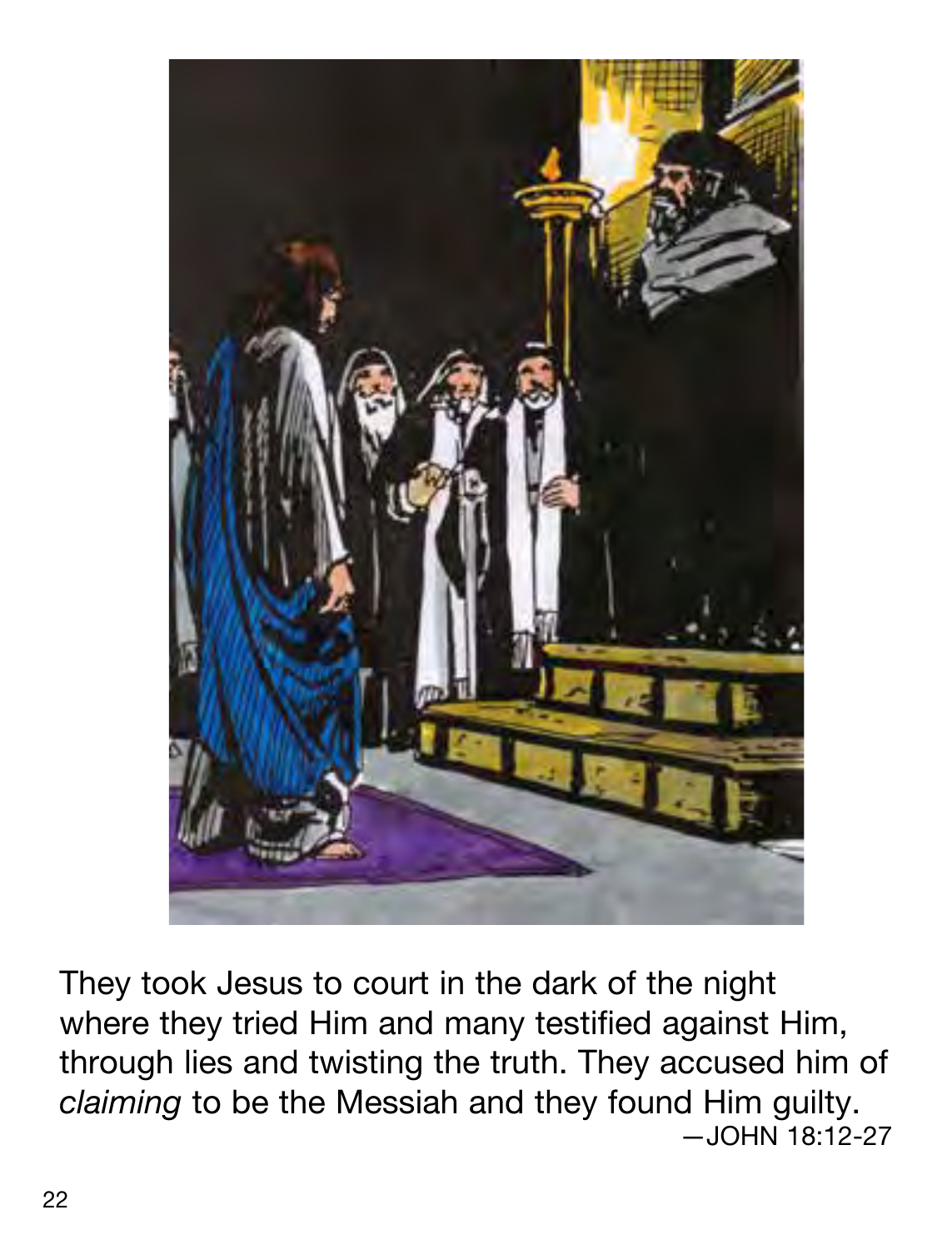

Then they brought Him before the Roman governor Pontius Pilate for sentencing. "What *is* truth?" Pilate asked Him. Little did he know that the embodiment of Truth was standing before him.

—JOHN 18:28-40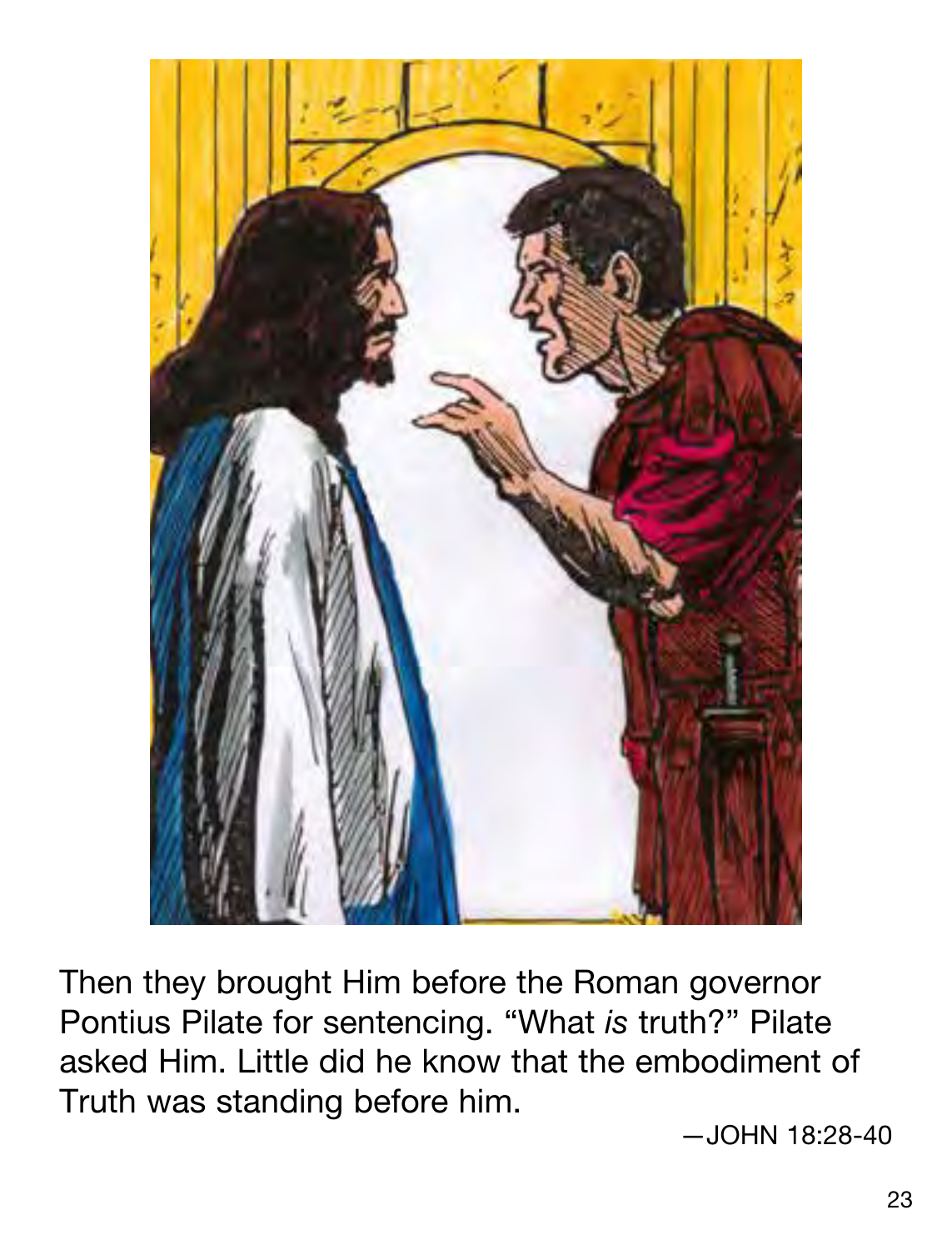

Pilate did not want to execute Jesus and had Him beaten instead. But that did not satisfy Jesus' enemies and, so, Pilate ordered Him to be crucified.

—JOHN 19:1-17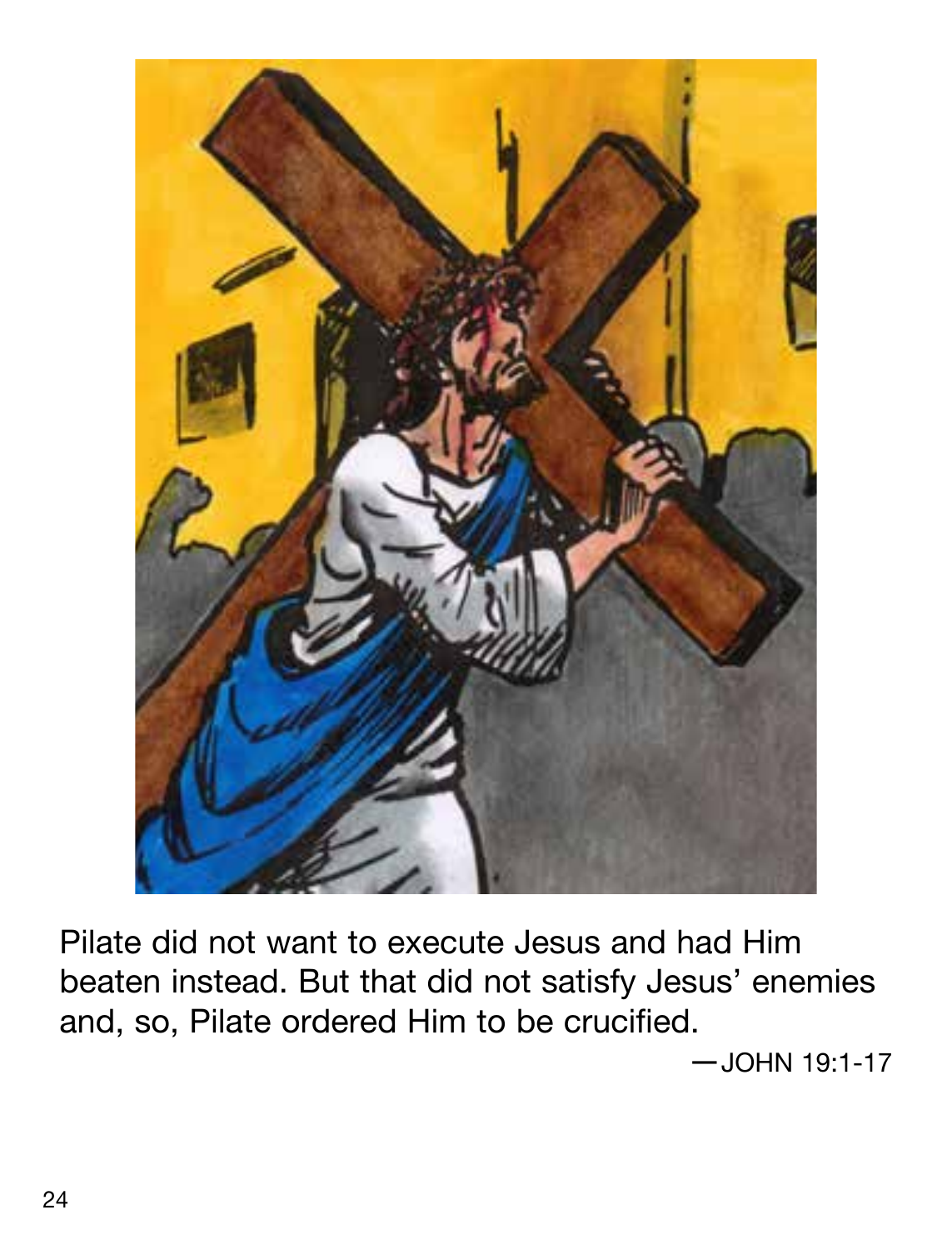

Jesus carried His own cross out to the hill of Calvary, also known as Golgotha ("the place of the skull"), where He was crucified. The soldiers gambled for His clothes and gave Him vinegar for His thirst.

—JOHN 19:18-29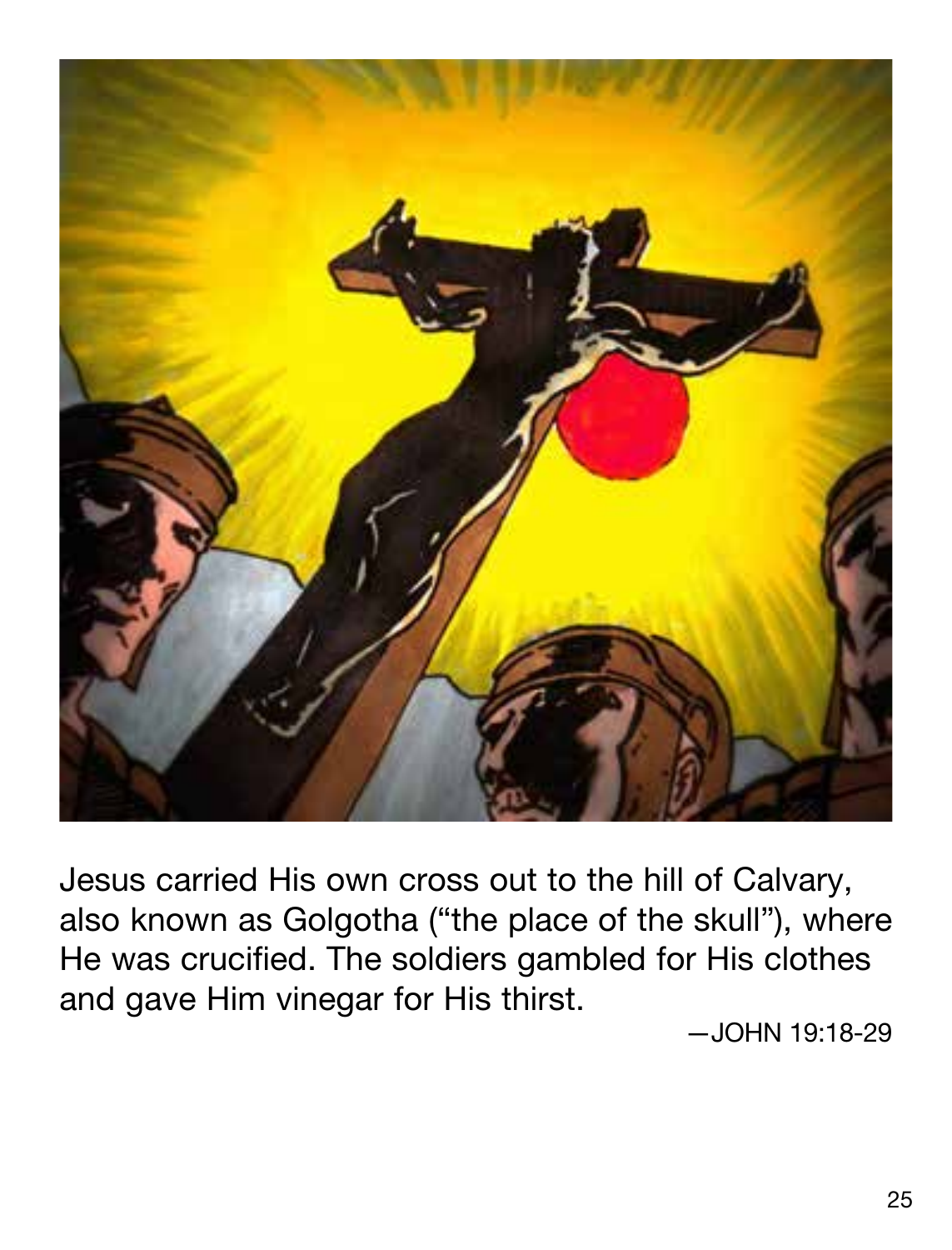

By the middle of the afternoon, an unnatural darkness came upon the land. The time had come. Jesus said "It is finished" and gave up His spirit. The moment He died, the veil of the Temple (which was considered to separate the common man from the presence of God) ripped in two, there was a great earthquake, and godly people who had died came back to life, left their tombs and appeared to many. This was the sacrifice He had come to make. And to be. The sacrifice that would take away sins.

—MATTHEW 27:50-53, JOHN 19:30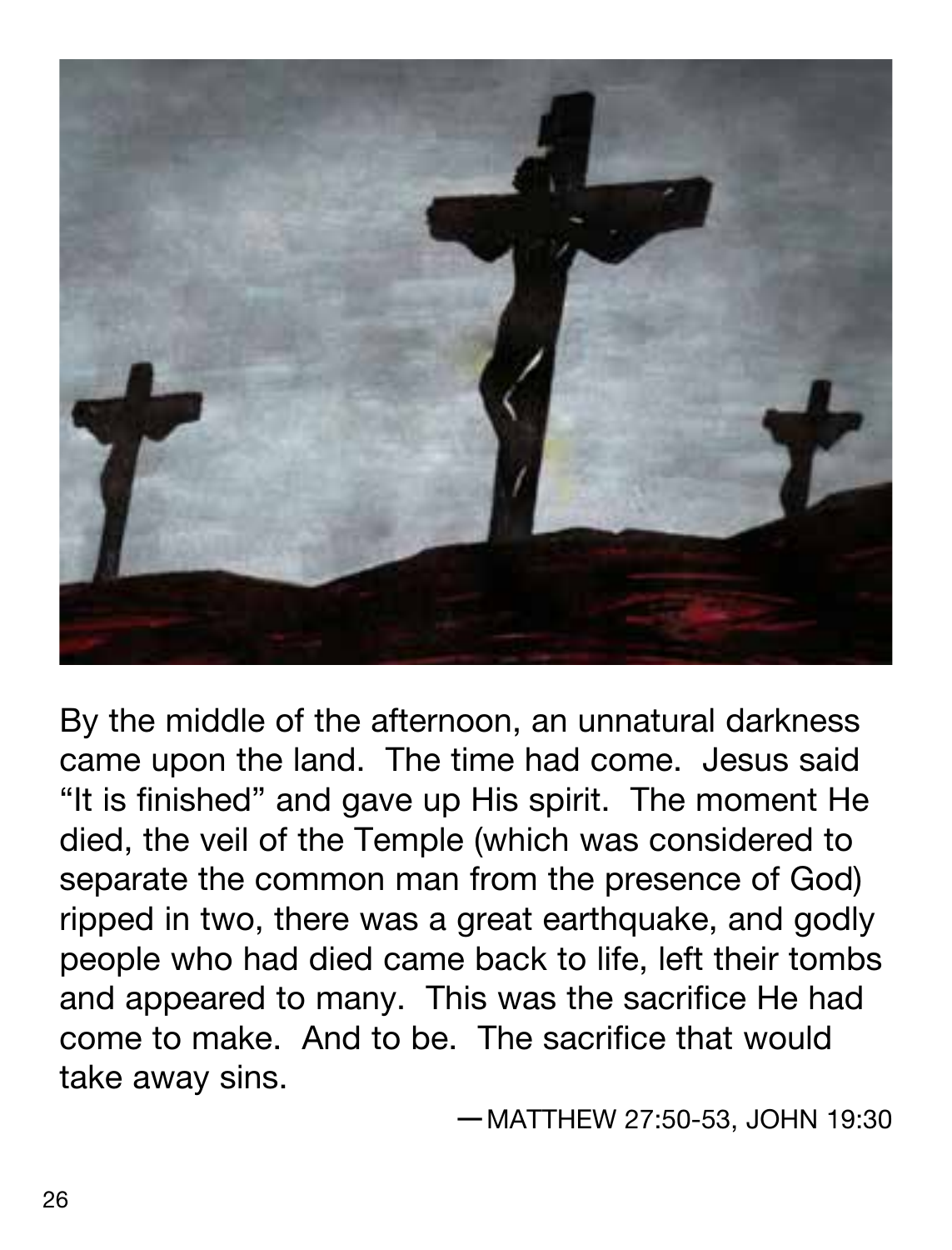

On the third day after He died, women who followed Jesus came to His tomb only to find it open and empty—the large stone door was moved away, the guards were frozen with fear, Jesus' grave clothes were empty, and an angel appeared to tell them not to look for Him among the dead—for Jesus was risen!  $-MATTHFW 28:1-8$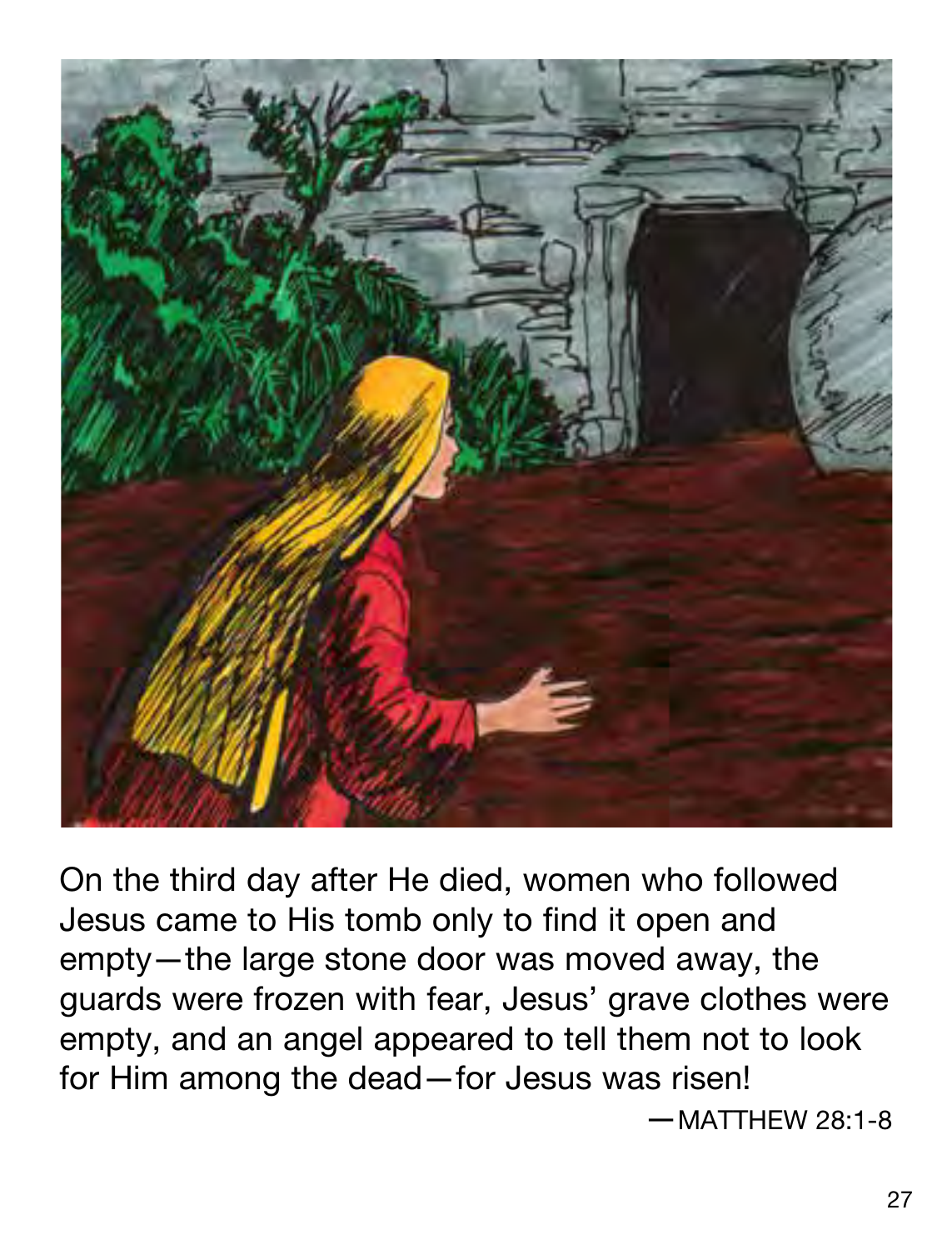

Soon, Jesus started appearing to His Disciples, letting them know that He was no longer dead. He told his startled followers, "Touch me and see—a ghost does not have flesh and blood as you see I have."

—LUKE 24:1-49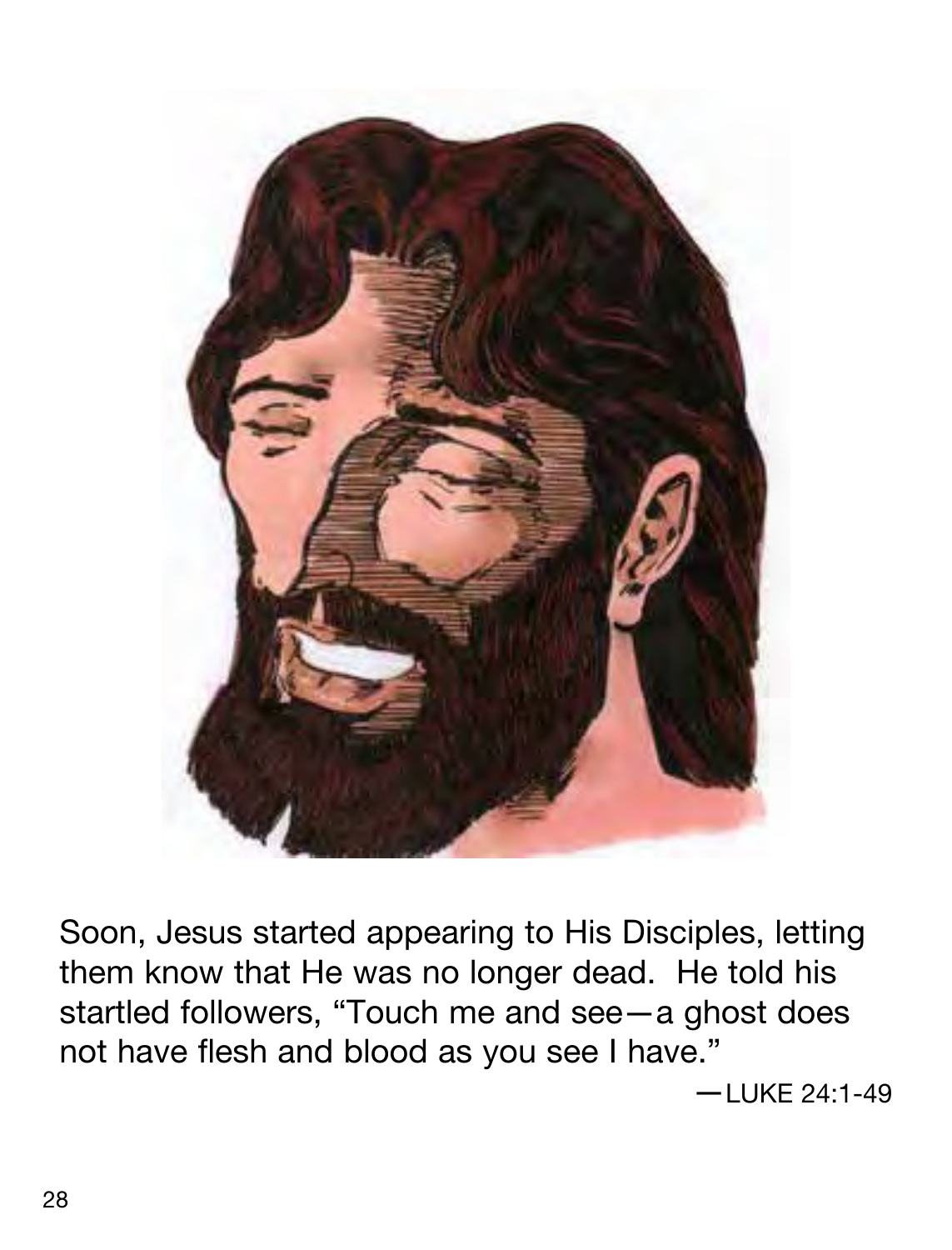

After appearing to His Disciples over the next forty days, Jesus told them to be witnesses for Him throughout the Earth. Then, He rose up into the sky and disappeared from their sight. Angels appeared and told them that Jesus would return the same way He left—by way of the sky.

—ACTS 1:3-11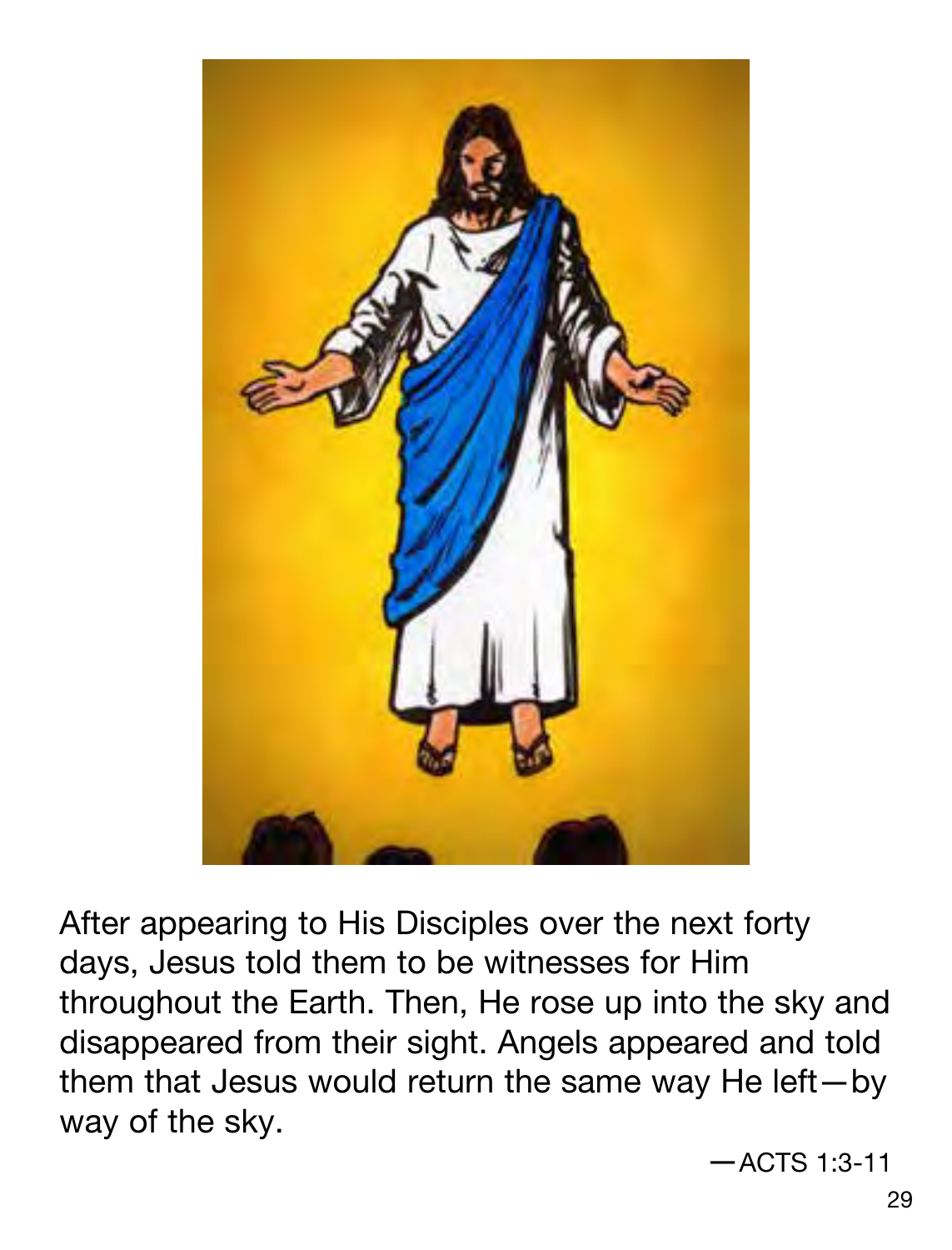

But Jesus had told them to wait in Jerusalem until the Holy Spirit came upon them, which happened a week later. They spoke in other languages, with great boldness, and led many people to the Salvation that Jesus had won for them. They began to tell the whole world about the Savior. It was the beginning of the Church.

—ACTS 1:4-2:47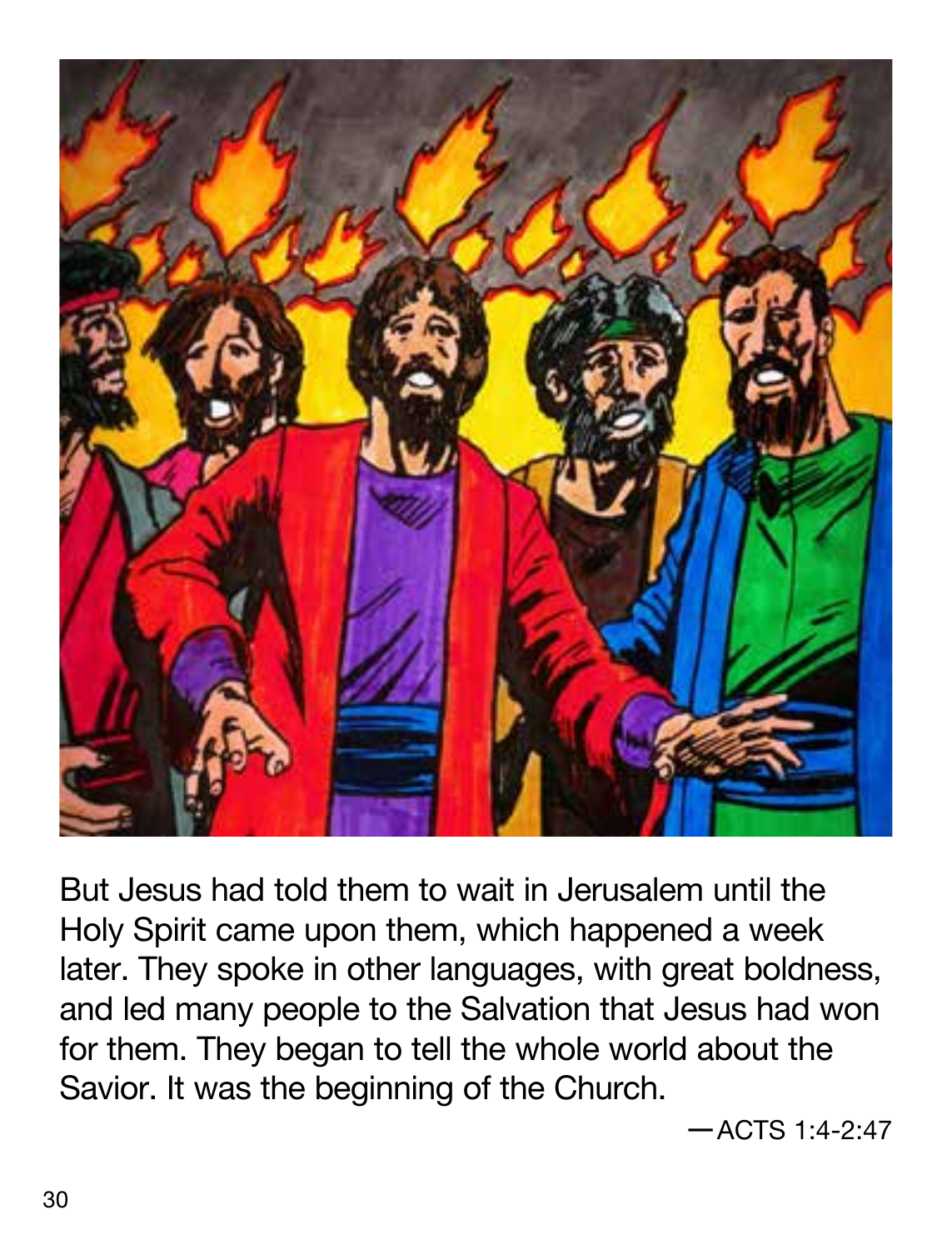

And, after 2,000 years, Jesus will return! "Behold—I am coming soon!" —REVELATION 22:7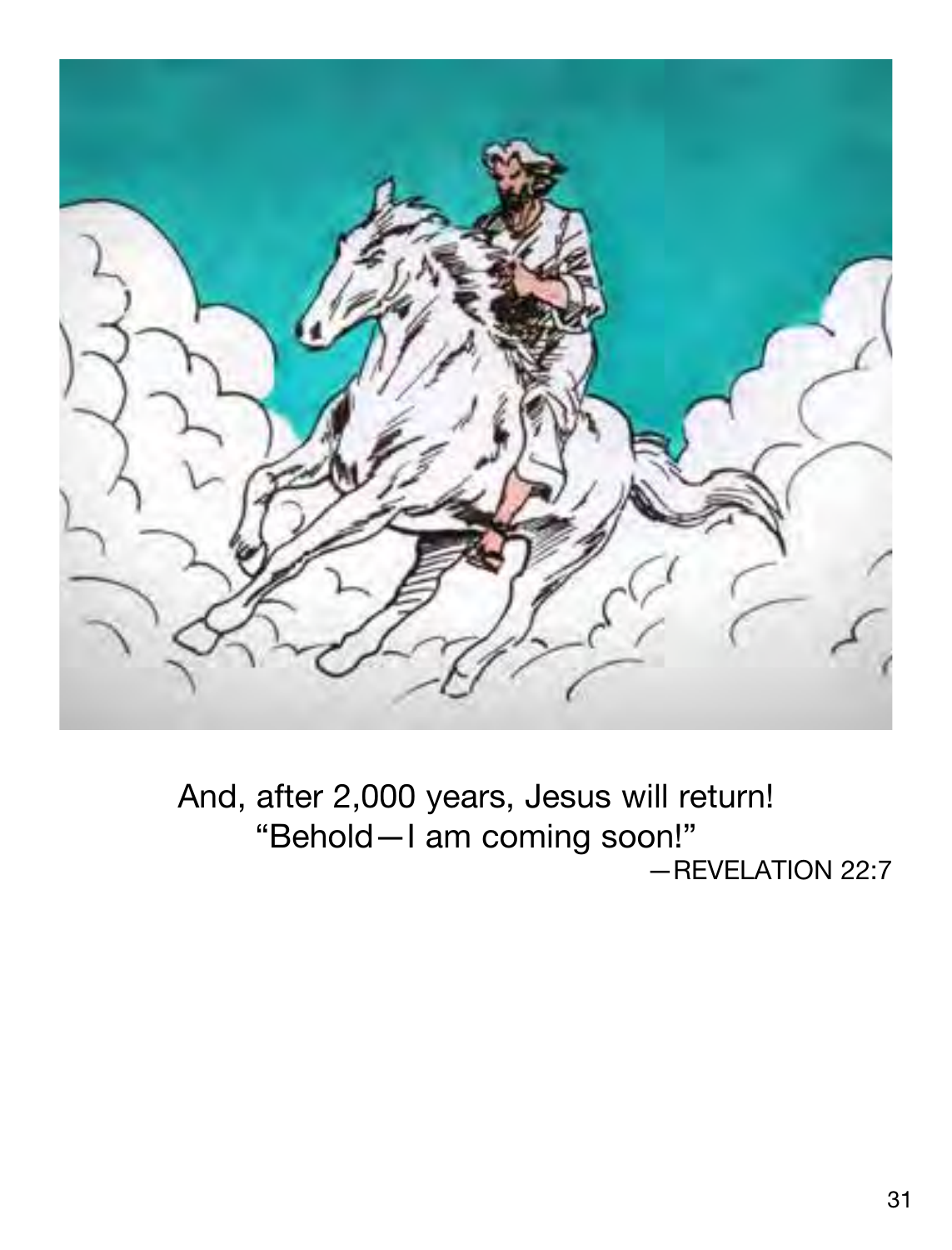

In Earth's darkest hour, Jesus will return to defeat the Devil and lead all mankind into 1,000 years of peace and Glory!

—REVELATION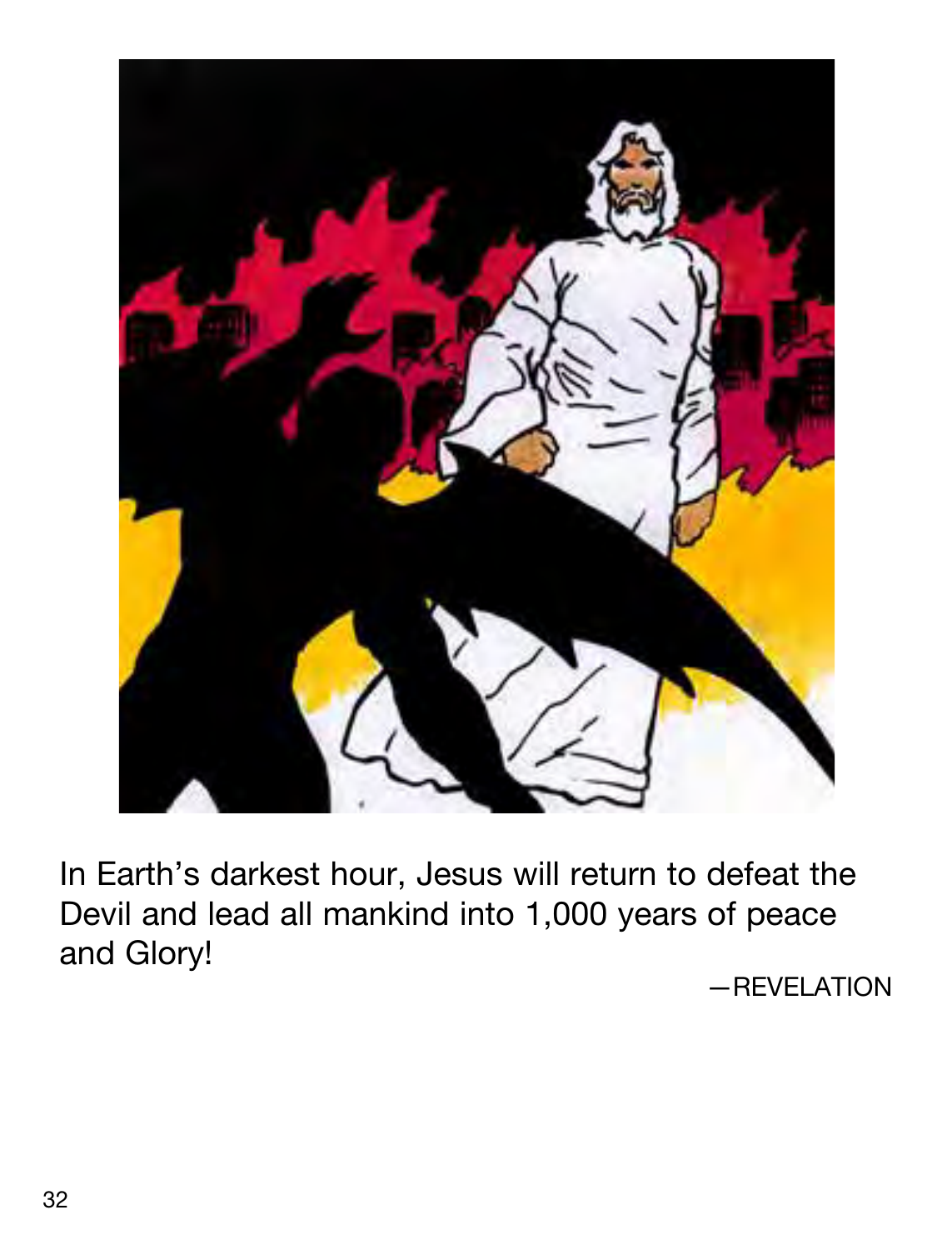The story you have just read is a true story. It is the true story of a man named Jesus, who was also the Son of God. He came 2,000 years ago in answer to prophecies God gave mankind hundreds and even thousands of years earlier.

These prophecies told of a Messiah who would come and live a sinless life, who would heal and teach, and who would die in our place—in the place of sinners everywhere. And He would come back to life and give the same gift of life to all who would follow Him and make Him Lord of their lives.

Are you willing to do that? If you are, please pray something just like this:

"Heavenly Father, I believe that you created the Heavens and the Earth and all that are in them. I believe that Jesus is the Son of God and that He came to pay the price for my sins, and that I am saved by trusting in Him and will have eternal life. Father God, please save me through Jesus Christ my Lord and make my life pleasing to You. Deliver me from my sins and lead me every day in every way. Please give me Your Holy Spirit and open Your Word—the Bible—to me. All this I ask and thank and praise you for, in Jesus' holy name. Amen."